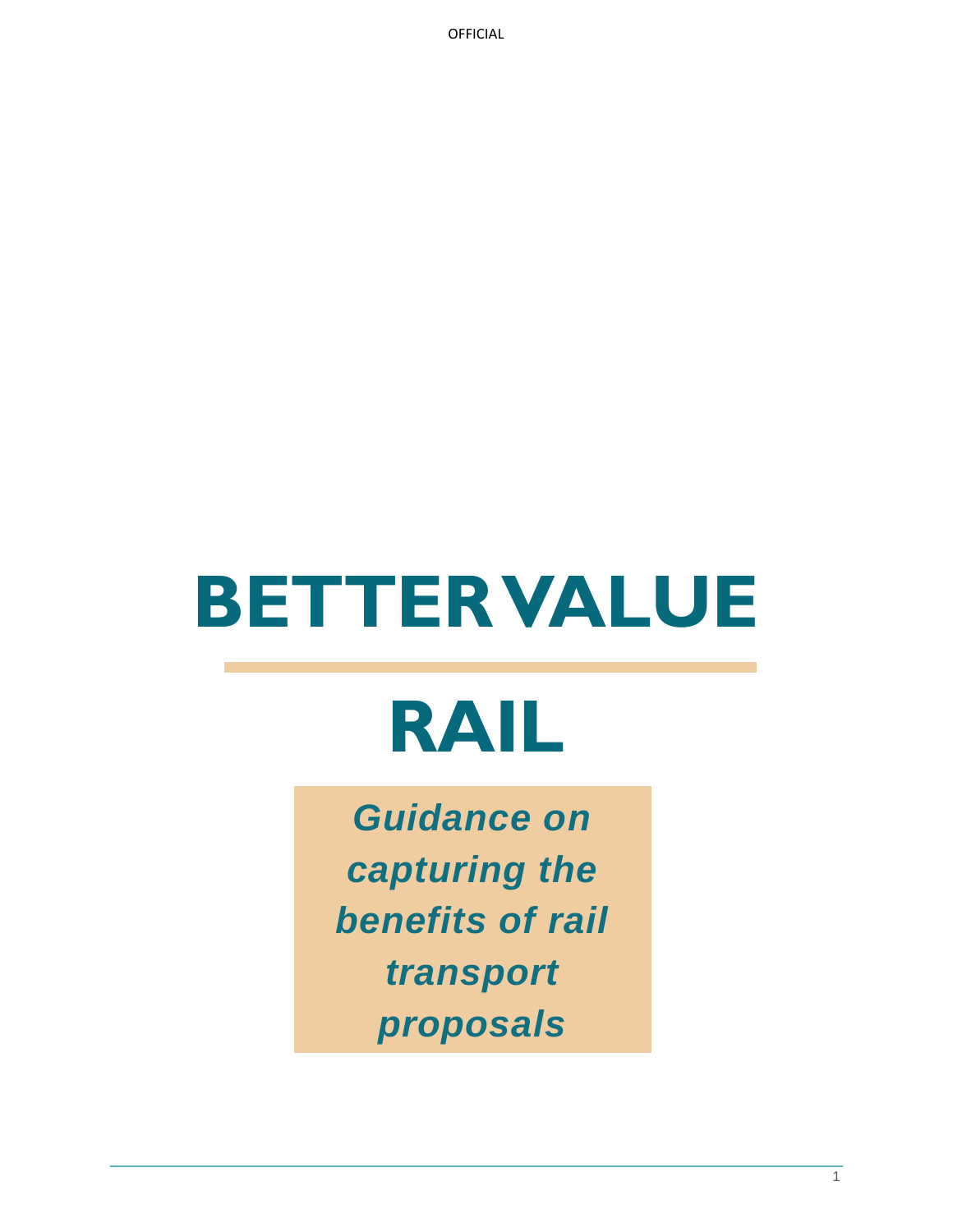## **TABLE OF CONTENTS**

| A.01        |                                 |                                                                                                                                                                                                                                                                                                                                                                                                                                                                                                          |
|-------------|---------------------------------|----------------------------------------------------------------------------------------------------------------------------------------------------------------------------------------------------------------------------------------------------------------------------------------------------------------------------------------------------------------------------------------------------------------------------------------------------------------------------------------------------------|
| A.02        |                                 |                                                                                                                                                                                                                                                                                                                                                                                                                                                                                                          |
| A.03        |                                 |                                                                                                                                                                                                                                                                                                                                                                                                                                                                                                          |
| A.04        | Transport, economic growth, and |                                                                                                                                                                                                                                                                                                                                                                                                                                                                                                          |
| A.05        | Mode share and employment       |                                                                                                                                                                                                                                                                                                                                                                                                                                                                                                          |
| A.06        |                                 |                                                                                                                                                                                                                                                                                                                                                                                                                                                                                                          |
| A.07        |                                 |                                                                                                                                                                                                                                                                                                                                                                                                                                                                                                          |
| A.08        | 15                              |                                                                                                                                                                                                                                                                                                                                                                                                                                                                                                          |
| A.09        | Benefits quantification and new |                                                                                                                                                                                                                                                                                                                                                                                                                                                                                                          |
|             |                                 |                                                                                                                                                                                                                                                                                                                                                                                                                                                                                                          |
| <b>B.01</b> |                                 |                                                                                                                                                                                                                                                                                                                                                                                                                                                                                                          |
| <b>B.02</b> |                                 |                                                                                                                                                                                                                                                                                                                                                                                                                                                                                                          |
| <b>B.03</b> |                                 |                                                                                                                                                                                                                                                                                                                                                                                                                                                                                                          |
| <b>B.04</b> |                                 |                                                                                                                                                                                                                                                                                                                                                                                                                                                                                                          |
| <b>B.05</b> |                                 |                                                                                                                                                                                                                                                                                                                                                                                                                                                                                                          |
| <b>B.06</b> | 24                              |                                                                                                                                                                                                                                                                                                                                                                                                                                                                                                          |
|             |                                 |                                                                                                                                                                                                                                                                                                                                                                                                                                                                                                          |
|             |                                 |                                                                                                                                                                                                                                                                                                                                                                                                                                                                                                          |
|             |                                 |                                                                                                                                                                                                                                                                                                                                                                                                                                                                                                          |
| C.01        |                                 |                                                                                                                                                                                                                                                                                                                                                                                                                                                                                                          |
|             |                                 |                                                                                                                                                                                                                                                                                                                                                                                                                                                                                                          |
|             |                                 |                                                                                                                                                                                                                                                                                                                                                                                                                                                                                                          |
|             |                                 | Part A: Developing Rail Aspirations 4<br>Objectives and roles of rail5<br>Developing rail schemes12<br>Whole life costs consideration14<br>Forecasting demand at new station<br>Multiple Criteria Assessment20<br>Criteria 1: Population22<br>Criteria 2: Employment density 23<br>Criteria 3: GVA per head 23<br>Criteria 4: Rail Service Opportunity<br>B.07 Criteria 5: Market Opportunity 25<br>Willingness to travel by journey<br>C.02 Checklist for prioritising rail<br>C.03 Appraisal summary29 |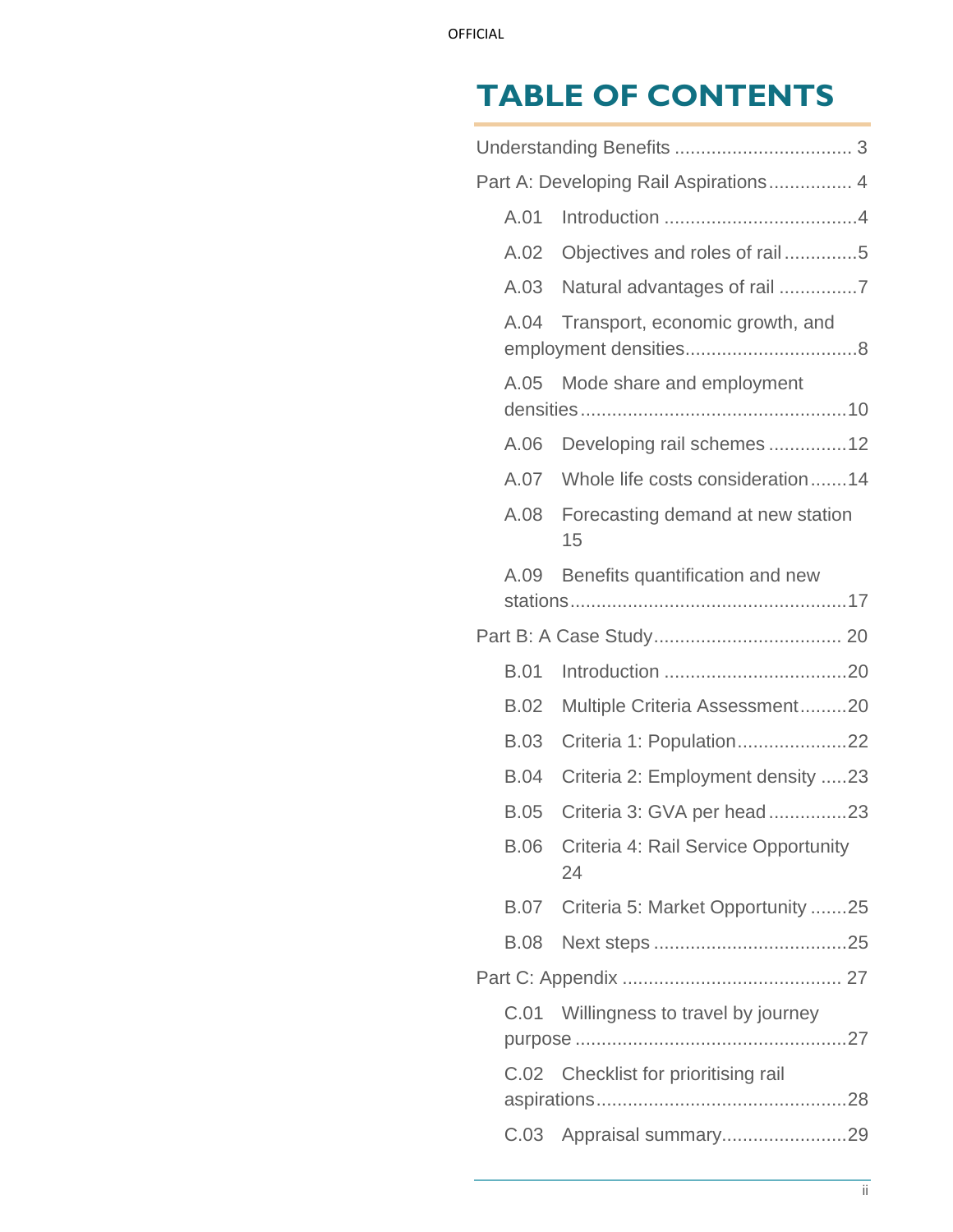**I** *‱* **Department for Transport** 





### <span id="page-2-0"></span>**UNDERSTANDING BENEFITS**

This guidance document forms part of the Better Value Rail toolkit designed to shape good proposals for railway transport projects. The focus here is on understanding how a proposed project will capture and evaluate the benefits it seeks to generate. Benefits can be described in social, economic and environmental terms, and are assessed and quantified as part of developing the socio-economic parts of a business case.

Better Value Rail focuses on the early stages of business case development where it might not be appropriate or possible to carry out detailed cost-benefit analysis. That said, it is important to consider the way in which a business case will mature to include such analysis: knowing how value will be demonstrated is important when defining the early strategic objectives of a proposal.

The guidance below describes how the benefits shaped by strategic objectives are given more detail and how they are assessed in terms of socio-economic value. It shows the ways in which rail transport is able to promote benefits, describing what it's good at, and the scale of change that makes the most of its strengths.

Use this guidance to help shape a proposal's strategic case for change, and to build understanding of how benefits can be quantified, detailed and assessed as the business case for a proposal matures.

**Department for Transport Office of Rail and Road Network Rail**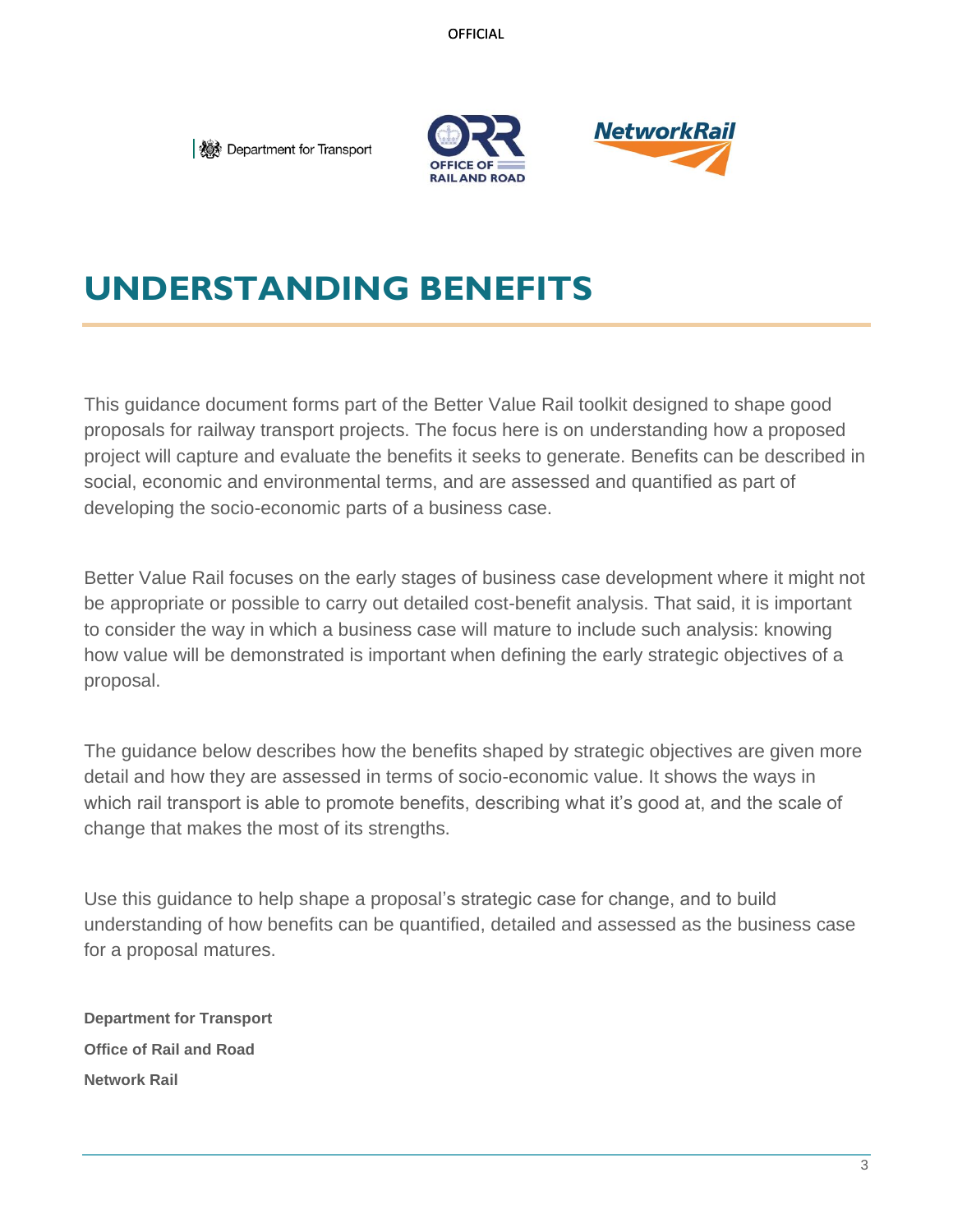



# <span id="page-3-0"></span>Part A: **DEVELOPING RAIL ASPIRATIONS**

## <span id="page-3-1"></span>**A.01 Introduction**

This paper has been prepared by the Economic Analysis Team at Network Rail, based on the Better Value Rail principles developed jointly across the DfT, ORR and Network Rail. This guidance is consistent with DfT Transport Analysis Guidance. It discusses the market and economic conditions that are likely required for rail to become the appropriate transport mode to deliver the national and regional government's objectives on economy, society, and environment. It outlines the importance of developing the strategic case for change and discusses how rail can contribute to meeting the outcomes set by policy makers, particularly in supporting economic growth and connectivity.

This paper is written to help support the development of rail's aspirations at early stages, often before a Strategic Outline Business Case (SOBC) is required. For example, this can be used when strategic planners and sponsors at Network Rail are developing rail aspirations as part of the long-term planning process. However, some of the components discussed in this paper are also applicable throughout the development of a rail project and business case.

It is specifically targeted at schemes in England and Wales rather than those in Scotland, although many of the principles discussed here will be common to both jurisdictions.

The paper includes high level, indicative volume of demand that is likely required to support the economic case of new stations at early development. The second part of the paper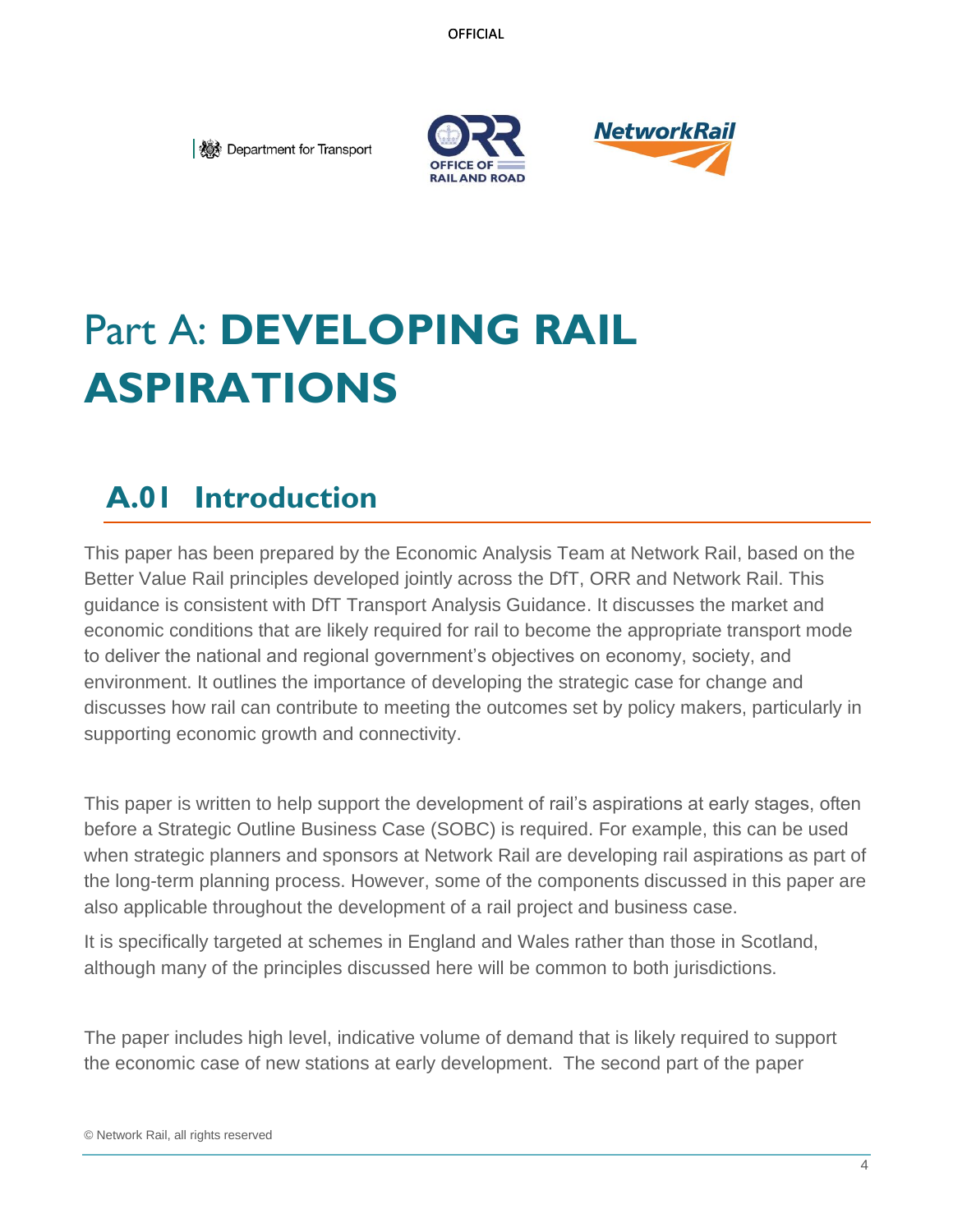



includes a case study on how the guidance is being used to help identify priority areas in a recent rail study that Network Rail is working on.

For early stage such as Strategic Outline Business Case, it's expected a proportional highlevel demand modelling (such as trip rate) be deployed to forecast the potential scale of passengers and benefits. As a scheme develops further, promoters and funders would like to understand the forecast benefits in more detail (such as how much demand is abstracted, which passengers benefit from the new station service and by how much). Institute for Transport Studies Leeds has recently finalised a multi-modal methodology for forecasting demand and appraising benefits in cases where the majority of demand for a new station is abstracted from an existing mode. More sophisticated approaches like this help better shape decision making and optioneering of the scheme, but not expected at early stage development of a rail scheme.

#### <span id="page-4-0"></span>**A.02 Objectives and roles of rail**

At an early stage of developing a rail aspiration, it is important to demonstrate the following:

- The Case for Change and the strategic narrative of the rail aspiration: i.e., what are the problems and opportunities that are driving a proposal to alter the transport system. What is the logic by which a change to the transport system will support the achievement of governmental (whether national, regional, or local) objectives? Indeed an economic case shouldn't be started until there is a clear understanding on what the strategic case is – presenting the strategic content and narrative, demonstrating why there is a need for a change in transport system. Only then a transport solution and economic case should be developed
- Identify the links between the transport sector and non-transport sectors of the economy, for example, by articulating how improvements to transport systems can support improved performance of labour markets by improving access to employment. It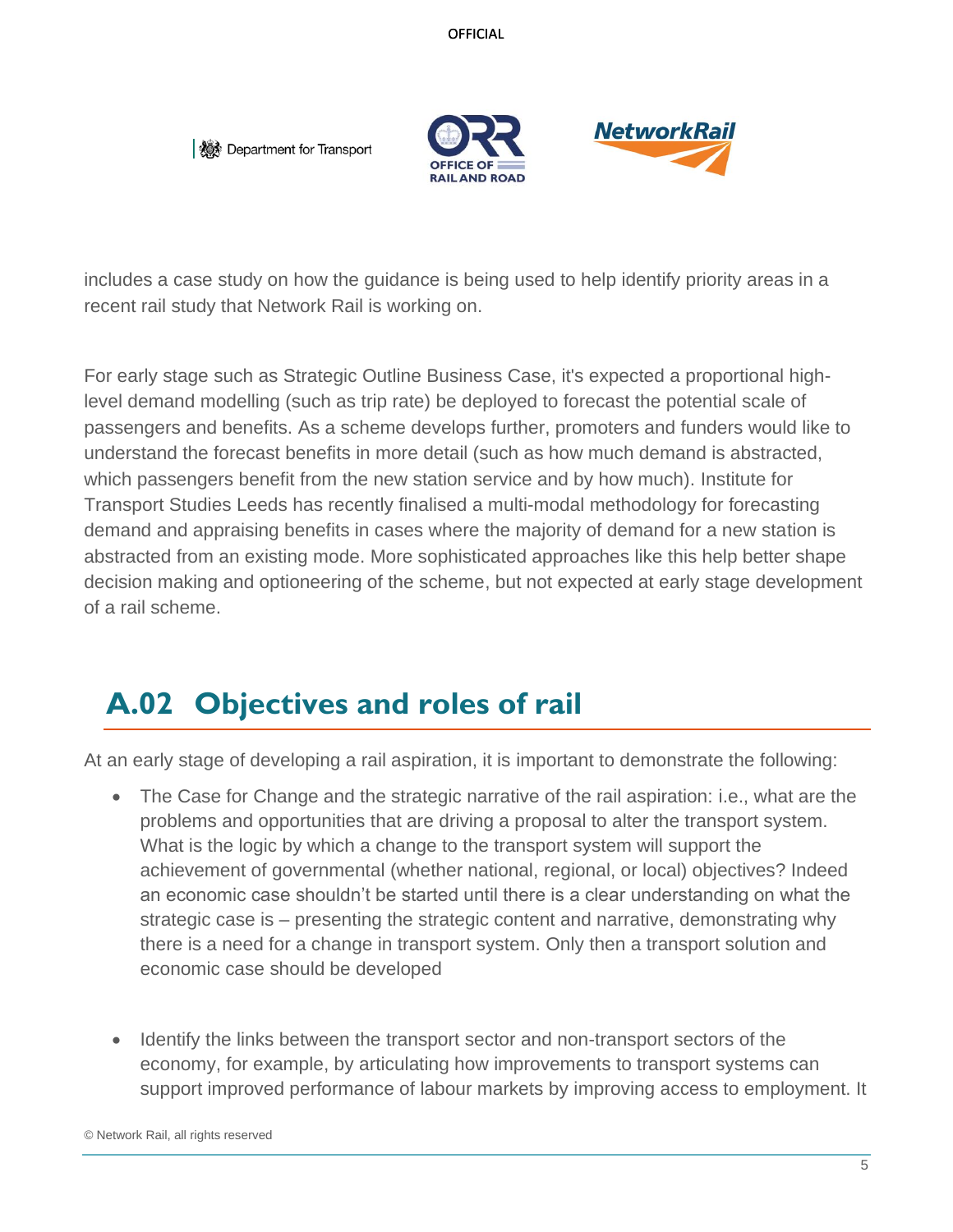



should then articulate how rail can contribute to achieving the economic, societal and environmental outcomes set by the government.

- The relationship between transport connectivity, economic growth and environmental sustainability should be understood and presented; and
- It should consider whether cheaper, more efficient alternative mode exists or not, rather than focusing on rail as the only solution to a transport problem. A tool to help choose the correct transport mode can be found here [https://www.bettervaluerail.uk/home/strategy/multi-modal-assessment-tool/.](https://www.bettervaluerail.uk/home/strategy/multi-modal-assessment-tool/)
- Rail requires certain market and economic conditions in order for it to provide good value for money, including size of communities and population in the catchment areas. Rail should be part of an integrated transport system, connecting people and business between key regional and urban centres and between modes.

In summary the development of rail aspirations should be objective-led, and evidence based, and it should outline what the roles of rail are. Once the strategic context and objectives have been defined, and the transport problems have been understood, only then a solution can be developed. Further information on defining the strategy can be found on https://www.bettervaluerail.uk/home/strategy/

National and regional government's objectives should be identified. Recently, DfT 's focus on policy has shifted towards:

- Meeting customers' needs,
- Delivering financial sustainability,
- Contributing to long-term economic growth,
- Levelling up and bring the union together; and
- Delivering environmental sustainability.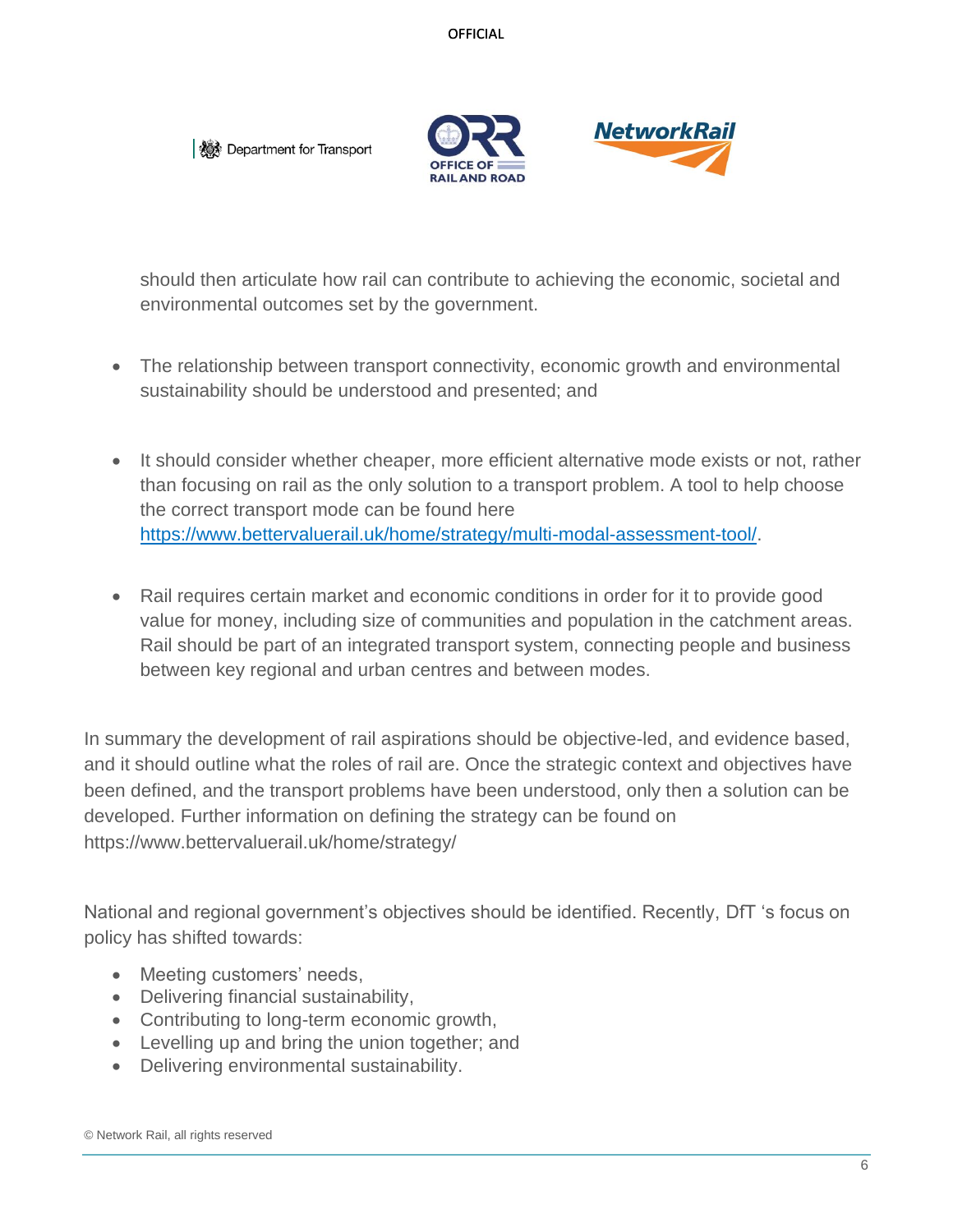



Sub-national transport bodies and combined authorities increasingly have the accountability to lead on the levelling up of their own economies and develop transport strategies for their areas. It's important to identify what regional stakeholders' objectives are for the economies and transport network, and to demonstrate how rail can help to achieve them.

#### <span id="page-6-0"></span>**A.03 Natural advantages of rail**

The core markets of railway are defined by its key characteristics: speed, volume, and access to city centres. It has several natural advantages over other transport modes including:

- Rail can move a large number of passengers into and between cities and towns,
- Rail is suited to move people between regional and urban centres, offering competitive speeds and journey times compared to road and other public transport;
- Rail can move a large volume of containerised and bulk goods between distribution centres; and
- Time spent travelling on a train is often used more productively (for example business travel) compared to car and other public transport modes.

Recognising the natural advantages of rail enables scheme promoters to identify the market conditions that allow rail to be competitive and economically viable. Heavy rail is not always the most efficient solution to transport problems. Light rail, which is often cheaper to build and operate than "heavy rail", could be a better alternative mode in some circumstances depending on the transport issue. For example, light rail often enables better penetration into the city centre, offering better door to door connectivity and greater linkages to other transport modes. Rail often requires significant infrastructure cost and may not be an economically viable option for moving a (relatively) small number of people between places, when buses and coaches are often the more competitive public mode choice.

Therefore, it is important to articulate the transport problems and identify objectives set by the government, to understand how rail can help to solve the transport problems. Alternative transport modes should be considered at early stage to enable the right mode is being selected.

© Network Rail, all rights reserved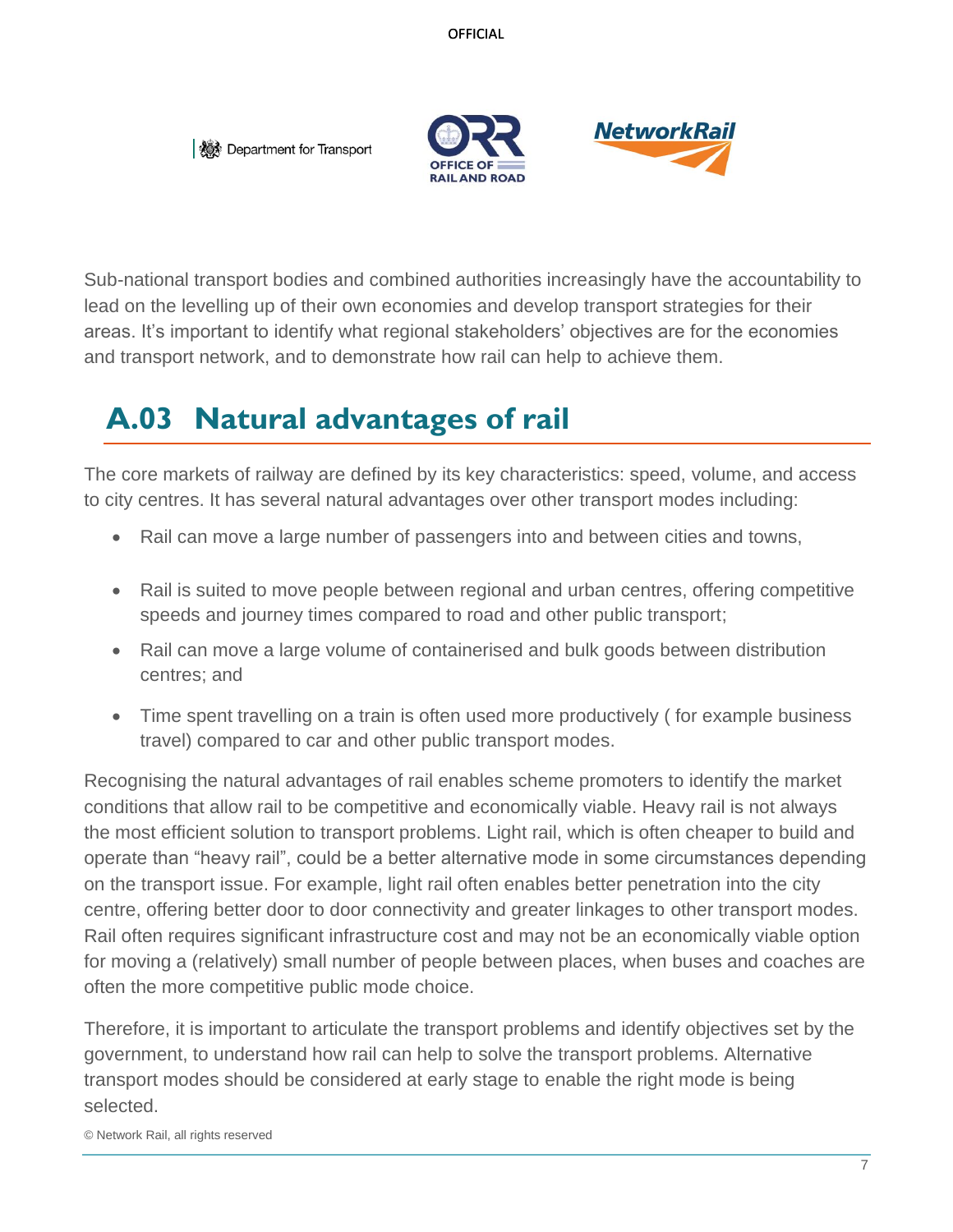



## <span id="page-7-0"></span>**A.04 Transport, economic growth, and employment densities**

In the long term, the sustainable economic growth of our national and regional economies will be driven by increasing productivity. Investing in the infrastructure (whether that be physical or in skills and education) to increase productivity is therefore a key objective of the government, and indeed has driven much of the investment in the rail industry in the past twenty years. The reason for this is that a lot of the barriers to improved productivity have been spatial – i.e. the fact that economic activities take place in one place (which enables greater specialisation) and people that have the right skills tend to live in another area (for a variety of economic, social and environmental reasons), and this has been identified as being a barrier to higher productivity.

Therefore transport plays a key role in supporting economic growth by connecting business-tobusiness and business-to-people, enabling economic activities to take place. Transport enables employers and businesses to gain access to each other and a wide pool of labour. Businesses that are well connected to each other and have good access to a large pool of labour will increase business interactions, generate economic activity, and become more productive.

There are three measures of connectivity to business and employment centres:

- Access to businesses for other businesses (B2B) which relates to agglomeration resulting from clustering of economic activities and knowledge spill over between sectors.
- Access to labour supply for businesses and increasing labour productivity by reducing cost of reaching a larger pool of labour.
- Access to employment of a working age population; this has an impact on the working age population and improving access to jobs. This should apply to areas of high deprivation and low participation rates and potential for increased amenity benefits.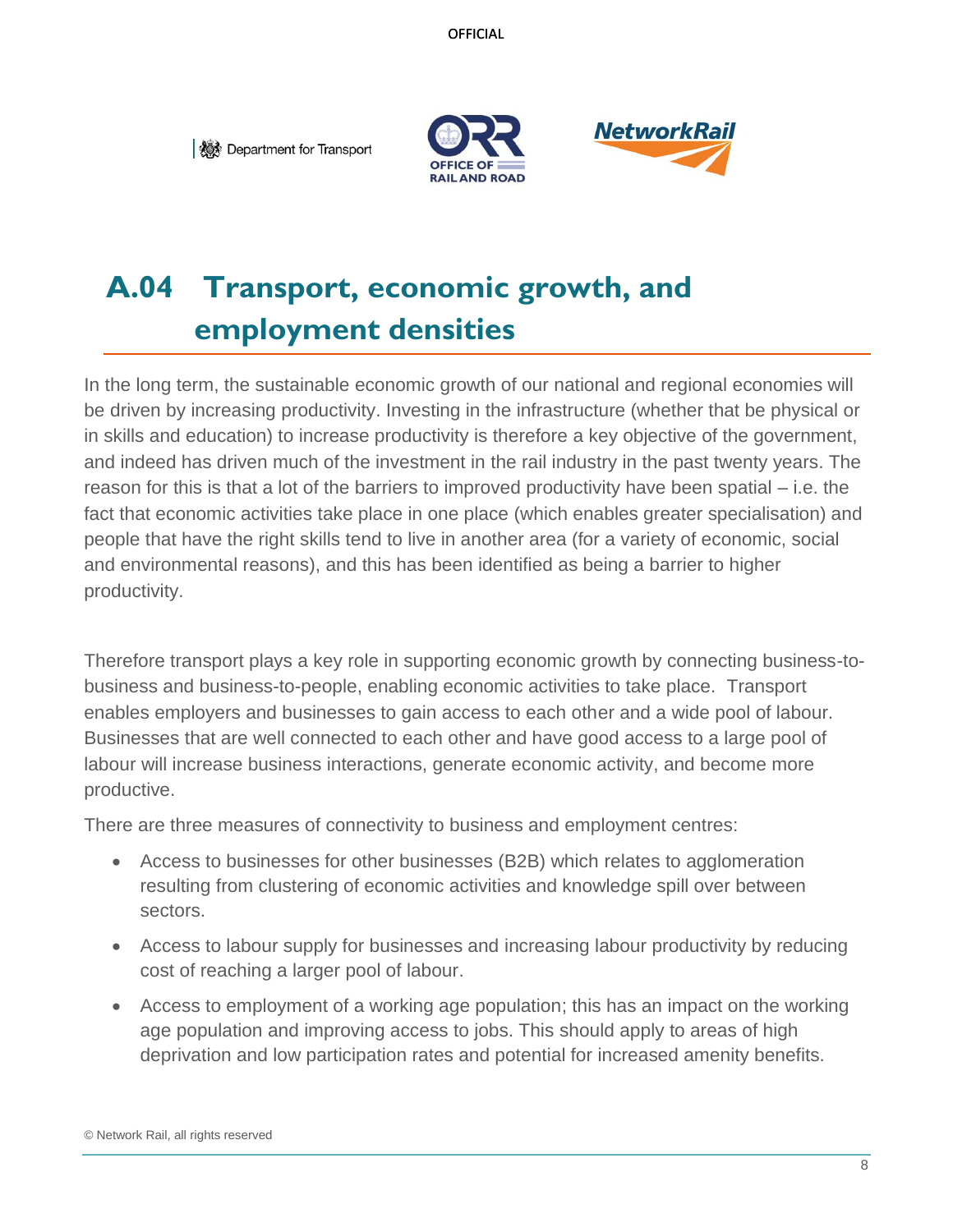



Conventional welfare gain analysis which uses value of time evaluation to estimate the benefits of improved transport links to rail users (and non-rail users) is a relatively easy and effective method to estimate the benefits of transport investments to the society and economy. It enables funders to compare schemes across transport and non-transport sectors. In welfare analysis, it is assumed that there is no market failure and there is perfect competition. Hence any changes in the transport market will feed through (and therefore reflect) changes in prices (including wages) or activities (i.e. jobs) in other markets.

When market failure exists or there are barriers to competition, the wider economic impacts of improved transport links may not be captured. For most rail schemes, the conventional welfare approach is sufficient and proportional. While for major schemes, the wider economic benefits can be substantial especially when the investment is transformational. The impacts of specialisation, which aren't captured in welfare gain, can manifest themselves in three main ways:

- Agglomeration density of economic activity
- Improved competition (i.e. lower price mark ups)
- Improved access to labour markets.

However, specialisation in one area because of becoming relatively better connected (which would be expected to lead to higher productivity) might lead to less specialisation (i.e. lower productivity) in other areas which become relatively less well connected. Therefore it is important to consider both local and aggregate impact (i.e. is there an "additional" net impact to the national economies).

It is also important to have access to local and regional economies for leisure opportunities. Connecting communities and improving access to education and leisure are one of the key objectives of regional and national government. This also supports the levelling up of economies. Rail's definition of 'leisure markets' covers a very broad spectrum of journey purposes, ranging from drivers of demand which are far from discretionary (e.g. access to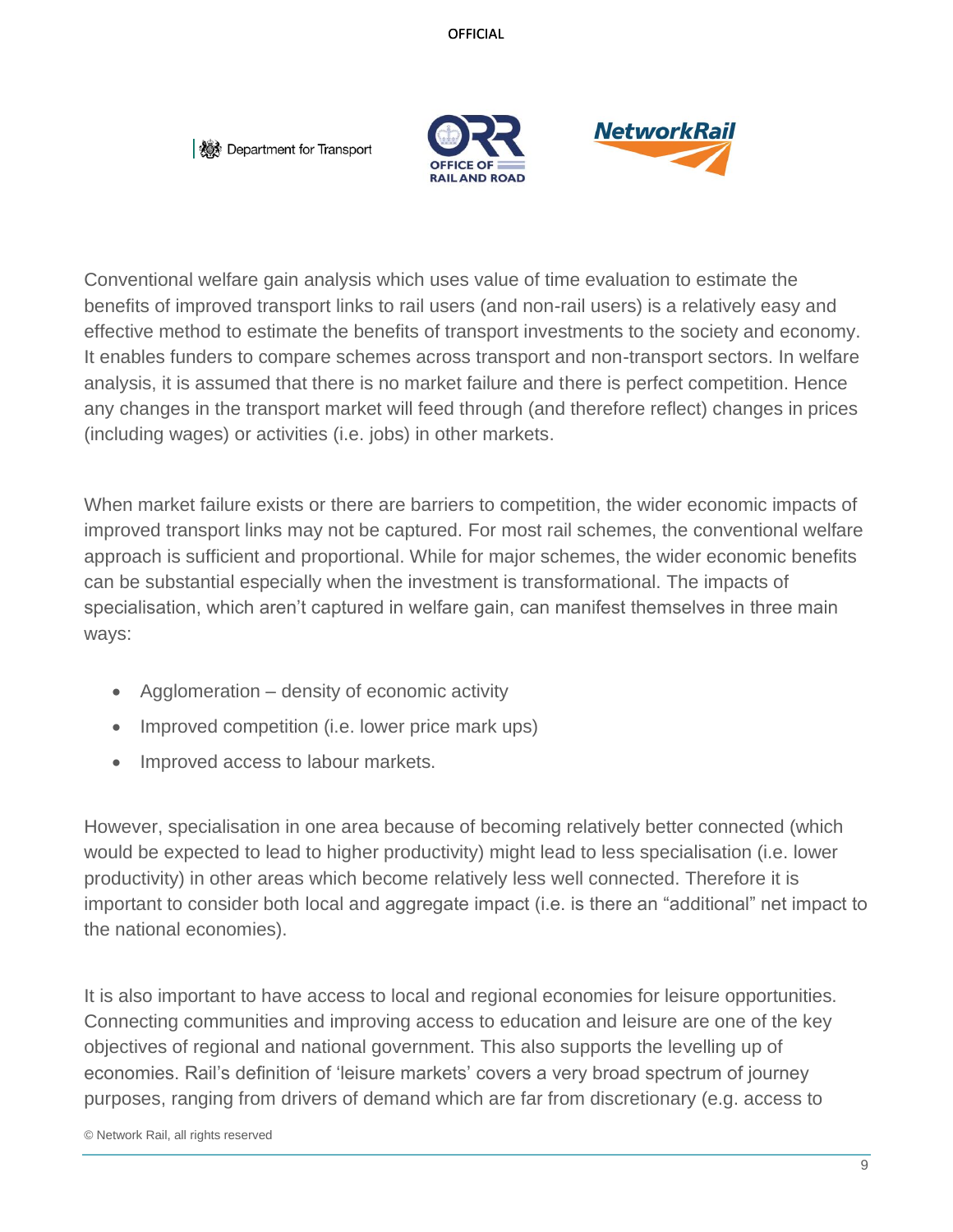



education or medical services) to those that are highly discretionary (i.e. holidays). The "leisure" market indeed serves a number of specific journey purposes including:

- Access to towns and city centres for their amenities such as retail and medical services
- Access to towns and city centres for their financial and commercial services such as banking.
- Access to tourist destinations for day trips; and
- Access to tourist destinations for holidays.

The roles of town and city centres are changing, and the balance between office, retail, residential and recreational will evolve over time to adapt to changes in worker and consumer behaviours – again, the current pandemic has and will change the economic function of cities and towns, but is unlikely to change the direction of urbanisation.

Reducing the cost and time to travel would increase the level of economic and social activities. Previous analysis from the Long Distance Market Study published by Network Rail show that when the time and cost of travel (of any mode) between two places are very long (more than 3 hours), most people do not travel to undertake business interactions. As the travel time decreases from 3 hours, the barriers to business activity reduce and the interactions between business become more likely to take place, to the point where (less than 30 minutes), there are low barriers to interaction, and few gains to be made from improving transport connectivity. Therefore, rail schemes that help to reduce the time (and cost) of travel will increase the level of economic and social activities undertaken. However, the marginal benefits of improvement will depend on the amount of time spent on travelling. Appendix C01 contains graphs showing how willingness to travel varies by journey purpose

## <span id="page-9-0"></span>**A.05 Mode share and employment densities**

Analysis undertaken by the Economic Analysis team through developing strategies for Transport for the North have shown rail's mode share is closely related to employment density (i.e. the concentration of jobs in a given area). Higher employment densities reflect a high level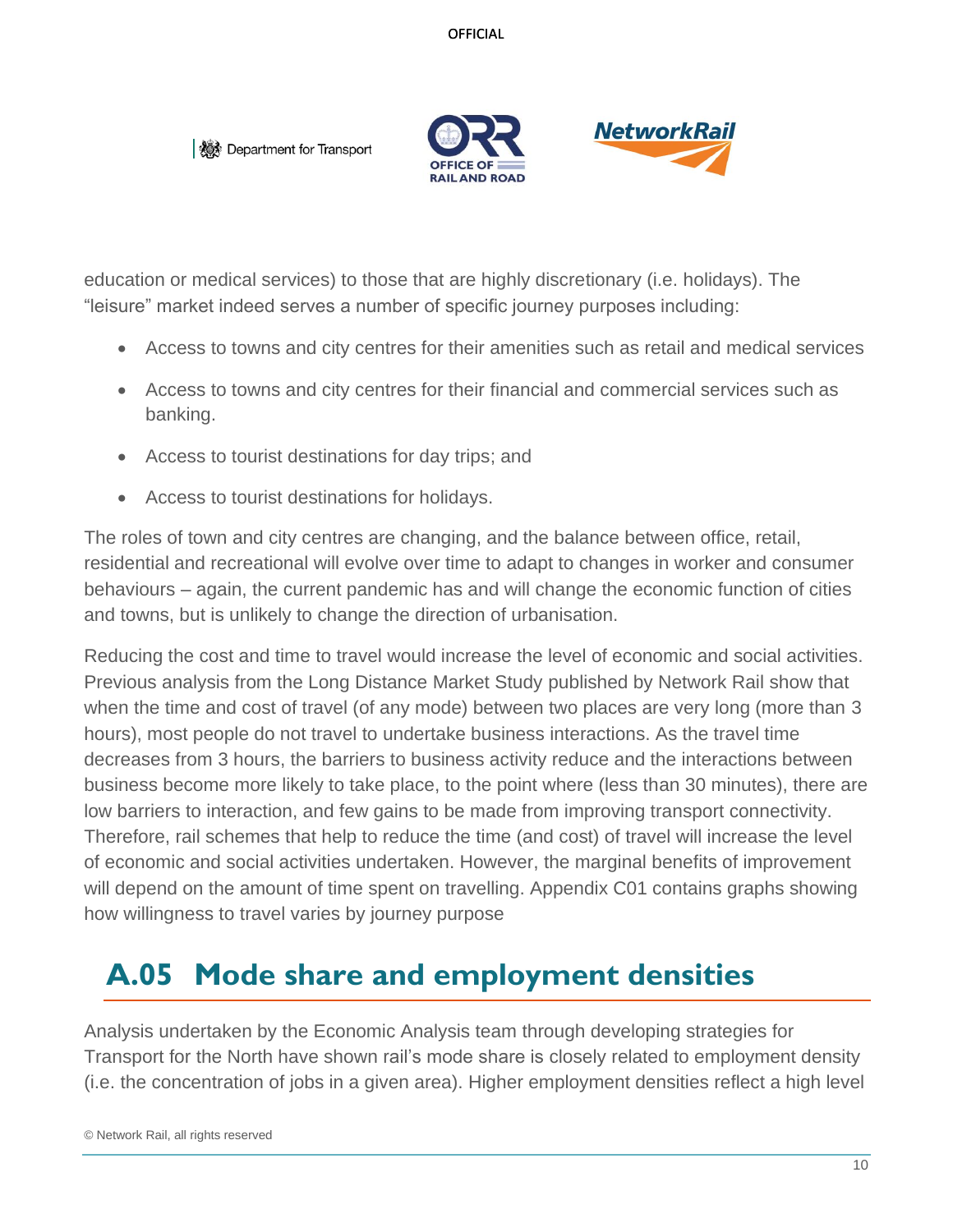



of clustering of economic and business activities, which in turn tends to have higher productivity. Rail is the ideal and competitive mode to serve the city centers and big towns as it has the natural advantage of moving many people into reginal and urban centres. And city centres and large towns are usually made up of office-based jobs, with many concentrating in high rise buildings resulting in high level of employment density and high productivity.

Network Rail's analysis shows that as employment density increases, the proportion of passengers that commute by rail increases and rail becomes the "efficient" mode to connect people to business. As employment density reaches 30 to 50 jobs per hectare, the proportion of commuters by rail starts to take off (and conversely start seeing a fall in commuting by car), as illustrated in figures 1 and 2.



Figure 1: Rail's mode share and employment densities by city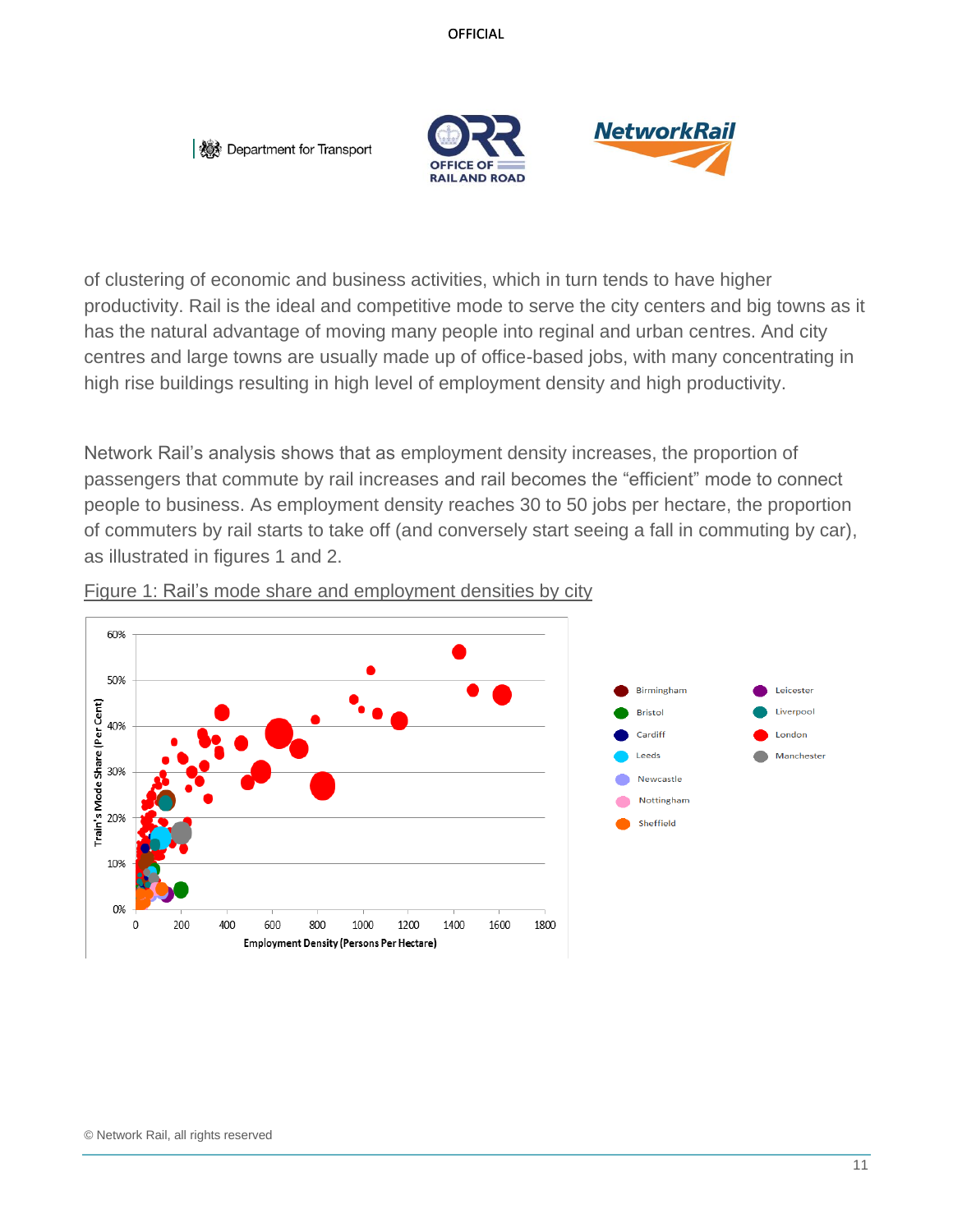



Figure 2: Car's mode share and employment densities by city

Pre-pandemic studies that focused on the economic impact of agglomeration, - clusters of business activities on economies of scale – have found that a doubling of employment density lead to a to 4% increase in labour productivity, and in many of our largest cities the only way of achieving these levels of concentration has been through improved rail connectivity. Correspondingly, road congestion in our major urban centres is a barrier to achieving higher concentrations of economic activity.

#### <span id="page-11-0"></span>**A.06 Developing rail schemes**

New rail corridors or a step change in a rail service level generally require a large volume of passengers and substantial wider economic and rail user benefits to justify its high cost. Because of the high costs associated, connectivity aspirations are more likely to progress further when it can make best use of existing or planned infrastructure. Scheme promoters should also consider how well the rail aspiration or scheme can integrate into the wider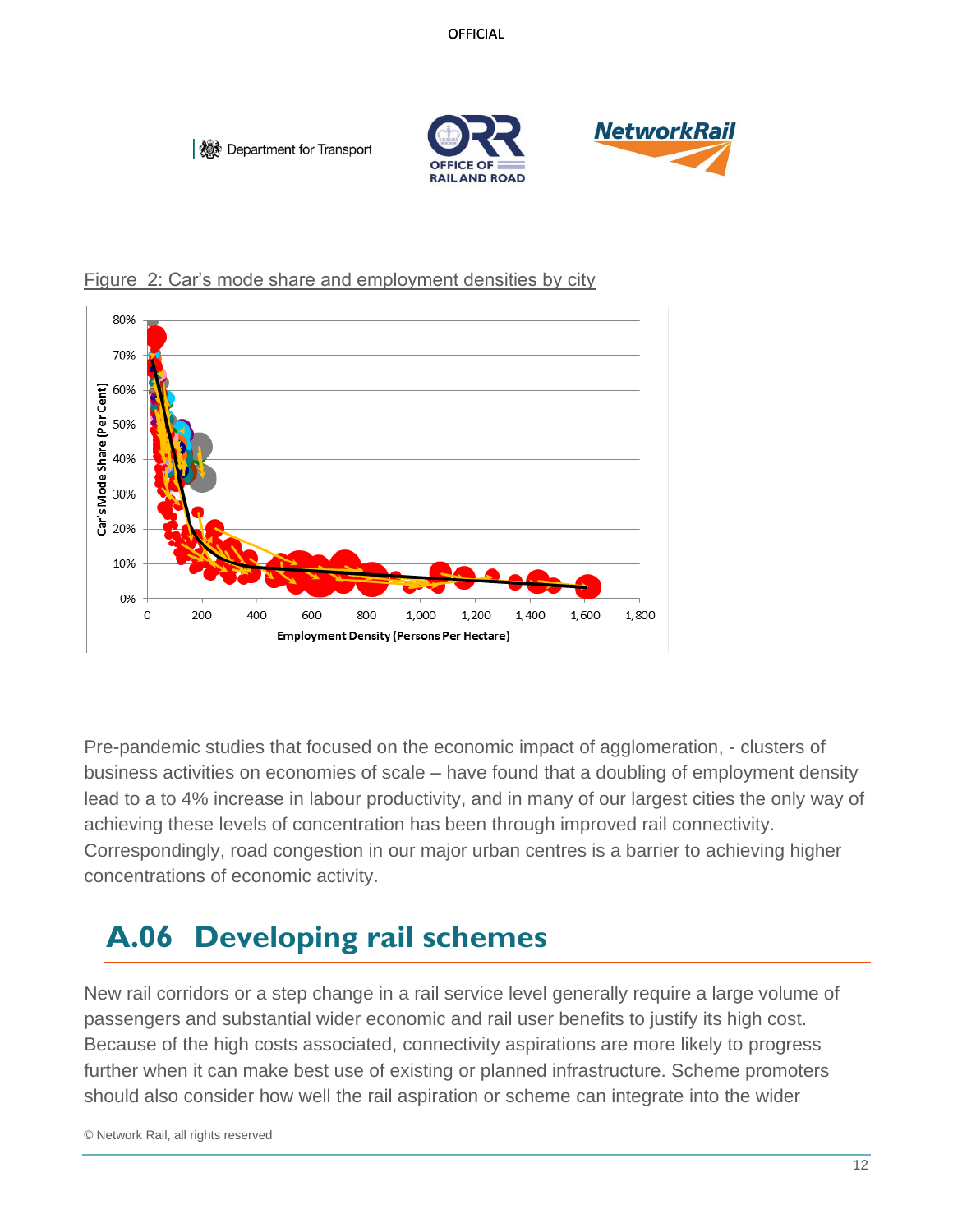Department for Transport





transport network too. As well as understanding the size of the transport market, it should describe how rail can help to capture a significant market share, shifting passengers to rail from other modes. It should be noted that development of rail aspirations is often conditional on value for money and subject to affordability.

Therefore, when developing rail schemes, it is important to consider how uncertain the benefits, and demand of improvements are, and what alternatives might exist which have the potential to drive significantly lower capital or operating expenditures. As Figure 3 illustrates, understanding the level of transportation change that is required will help put a focus on developing options which are the most efficient: i.e changing the order of magnitude of the connectivity and capacity against the associated cost. Cheaper options which utilise existing resources should be considered first to understand if there is an efficient way to solve the transport problems. Step changes to rail services including building new lines are often expensive and would require a high level of demand and benefits to justify the cost. Figure 3 shows the relationship between costs of scheme and the likely scheme outcomes in terms of capacity and connectivity.



#### **Figure 3. Capacity, connectivity, and cost**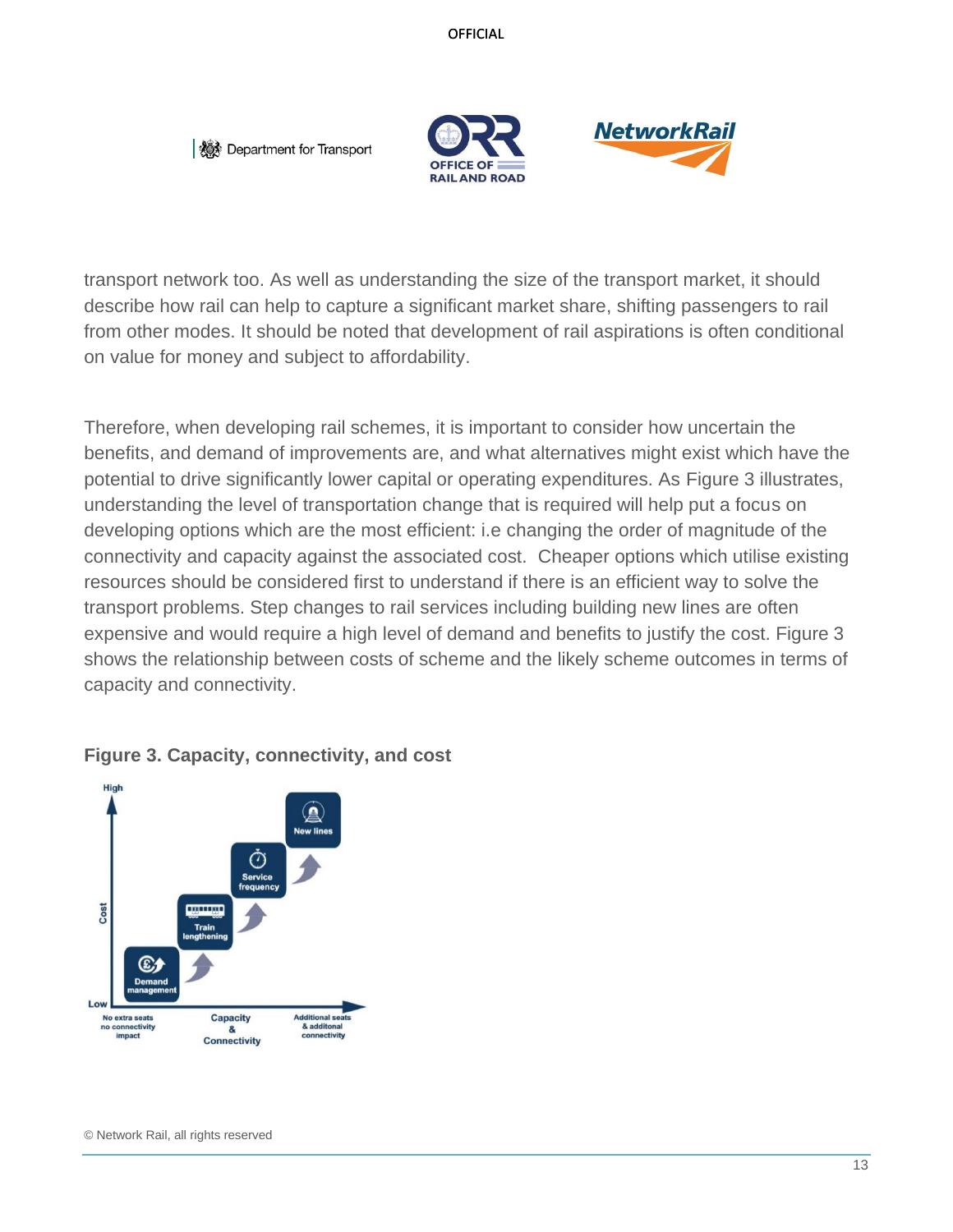**I** *‱* **Department for Transport** 





Improving transport provision and increasing connectivity between places can help to stimulate regional economic growth, but it is not enough by itself. Regional economies often require investments in other forms of physical infrastructure (such as housing, schools, business sites) as well as social infrastructure (skills and education, low levels of crime, etc.) to achieve an increase in productivity and growth in economic outputs. Therefore, where rail investment is being as proposed as part of a "transformational" change, it is important that its impacts are considered as part of an intervention rather than it being perceived as the intervention.

Similarly, in some places, rail is likely to remain uncompetitive or uneconomic unless there is a significant shift in policy or traveller behaviours favouring rail. When an urban centre is selfsufficient with low employment density or its demand for labour can be met locally, demand for travel is often more likely to be best served by more cost-efficient modes such as cars and buses.

Even when rail is considered as an appropriate mode to help address the identified transport problems, it should consider whether light rail is better than heavy rail, in terms of better capabilities such as, better penetration into city and urban centres connecting communities. This is further explored on the Better Value Rail website. https://www.bettervaluerail.uk/home/strategy/multi-modal-assessment-tool/

Appendix C02 summarises the key factors that should be considered when prioritising rail aspirations, as discussed in previous section.

#### <span id="page-13-0"></span>**A.07 Whole life costs consideration**

Often when assessing a new rail project or idea, scheme developers tend to focus on the capital expenditure (cost) of the scheme, identifying what enhanced infrastructure is needed. Indeed, operating costs, such as rolling stock lease, fuel, drivers, operational and maintenance of stations, are often substantial and affect the value for money category of a scheme significantly. Whole life costs including operating cost and costs associated with renewal of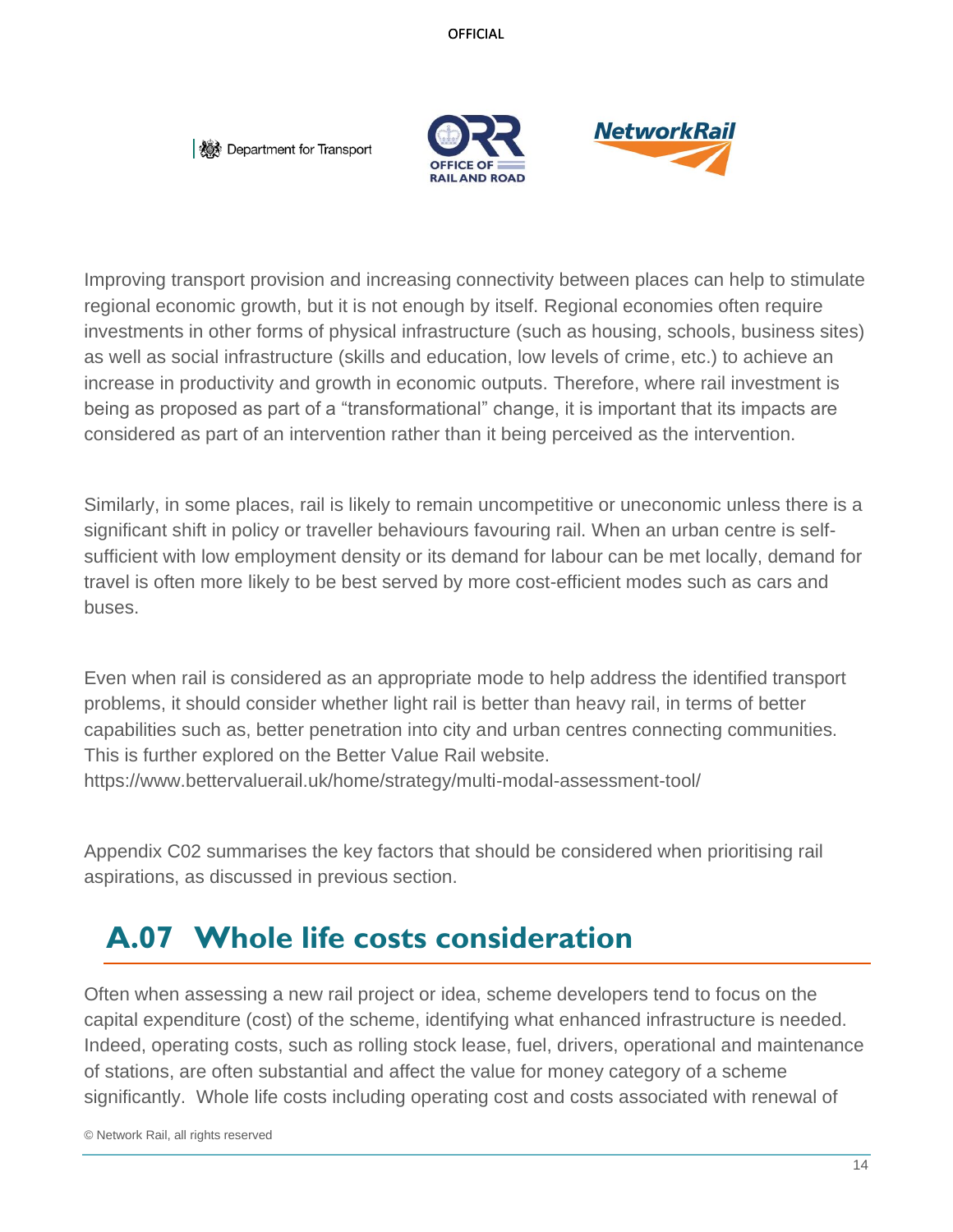



assets should also be considered. For further information on rail operating costs, see https://www.bettervaluerail.uk/home/examine/

#### <span id="page-14-0"></span>**A.08 Forecasting demand at new station**

Understanding whether a new rail service is likely to be appropriate requires scheme promoters to understand both the current market conditions and also to take a view of what market conditions are likely to arise in the longer term, depending on whether or not a rail option is pursued. Rail promoters are therefore usually required to provide a demand forecast for proposed new services or new stations. It is important to note that understanding how a new service will affect the market for travel in an area is important not just for the development of the economic case (one of the five business cases), but also for informing the case for change and broader strategic case for a scheme.

Forecasting rail demand at a new station is challenging and a bespoke approach is often required to identify the push and pull factors that affect demand for rail. Each forecasting approach has its advantages and disadvantages and there is no single unambiguously "true" forecast of future demand. Indeed, the primary function of demand forecasts is to help understand the risks around a particular investment rather than necessarily "predicting" the future. Which forecasting techniques will be most appropriate depends on what research question is being asked: an additional train on top of an existing service would most likely make an elasticity-based forecasting approach most appropriate. However, an elasticity-based approach would not be suitable for forecasting the impact of opening a new station or a new line since there is no "base" demand for a percentage change to apply to.

For these types of scheme. it is common for scheme promoters to use trip rate approach, i.e. the average number of rail trips made by a typical resident in an area that shares similar economic, societal and demographic factors, to estimate the number of rail demand in the catchment area. This method doesn't involve route or mode choice and is often used for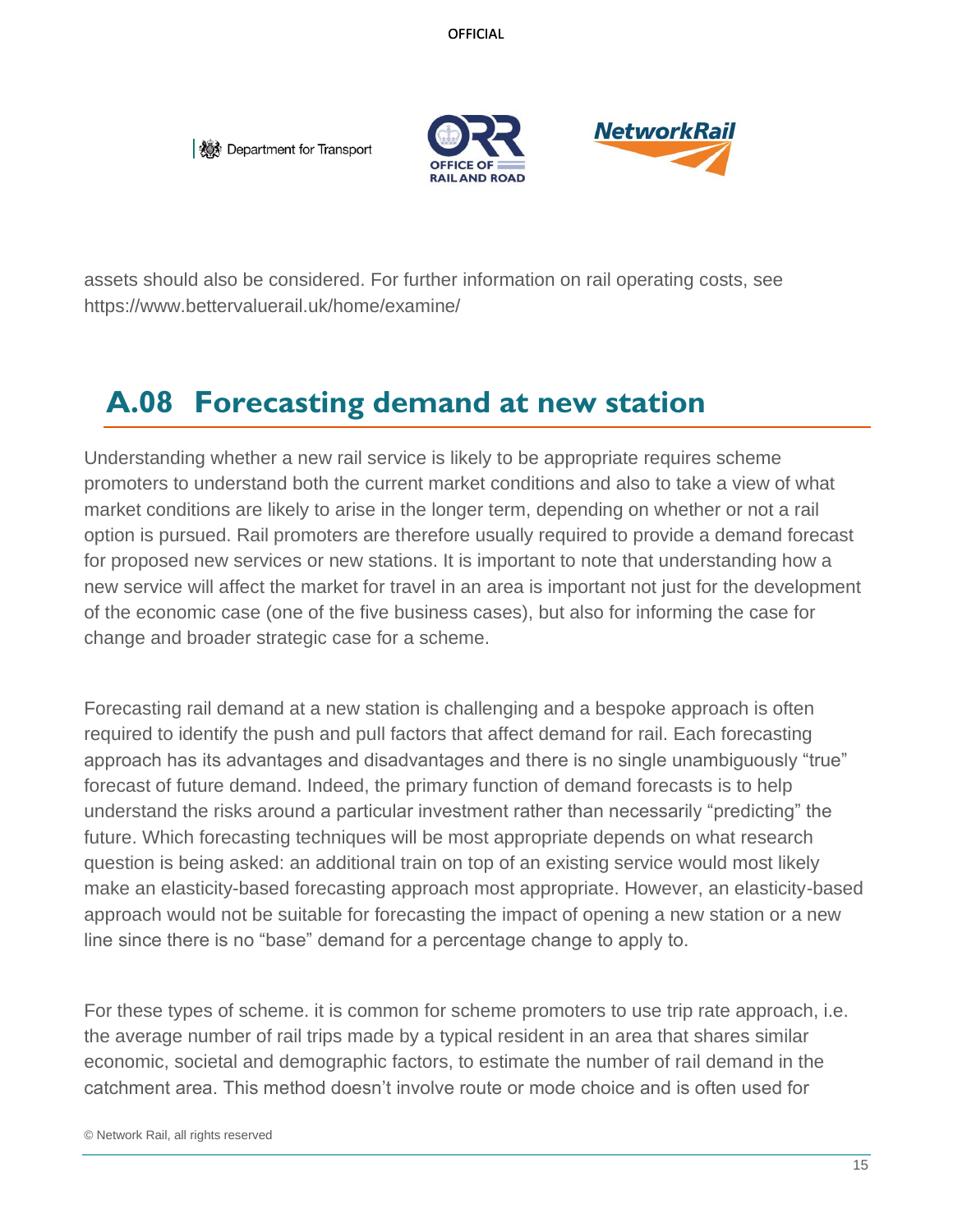



smaller investment schemes or an area with a smaller population catchment. Others may develop more sophisticated modelling such as mode choice (logit) model to estimate the generation and distribution of trips by different modes. In general, there is nothing wrong (and much that is right) with adopting a simple approach. Simple models tend to be easy to understand and represent a starting point from which an investment can be quickly and easily understood. However, as the level of investment increases, what is considered "proportionate" also changes. Larger, multimodal models are often costly to construct and require longer lead times to run, but it is necessary and important in cases where significant modal shift is expected and as the scheme develops further. A recent study on Rail Opening Appraisals undertaken by ITS looked into the current industry approach on forecasting and appraising new stations and new lines. It concluded that multi-modal approach is needed when the newly rail trips are mostly generated from other modes (i.e. modal shift to rail, although it recognises that the approach has to be proportional and appropriate at early stage of a scheme and understanding the strategic narrative is vital too, along with an economic case.

When developing a forecast, scheme promoters should consider the demand drivers: identifying the key markets served by the new station, understanding its catchment area and whether there are new housing and employment growth within the catchment area of rail. It should identify whether the station is a trip generator (e.g. the starting point of a return trip to an urban centre) or whether the new station is a destination.

For a trip generator, the demand exercise should aim to understand where people go to and what the main journey purposes are likely to be. For example, where do people need to go for work, leisure, and business and whether rail can help to take them to where they want to go. It's also important to evaluate the source of demand, whether the rail trips are likely to be abstracted from nearby rail stations or other transport modes or whether it is a new generated trip. This affects the revenue impact to the government as rail often requires operational subsidies to operate. Scheme promoters should consider the subsidy requirement thoroughly and understand the financial impact to the public sector especially during the current times when rail finances are tight.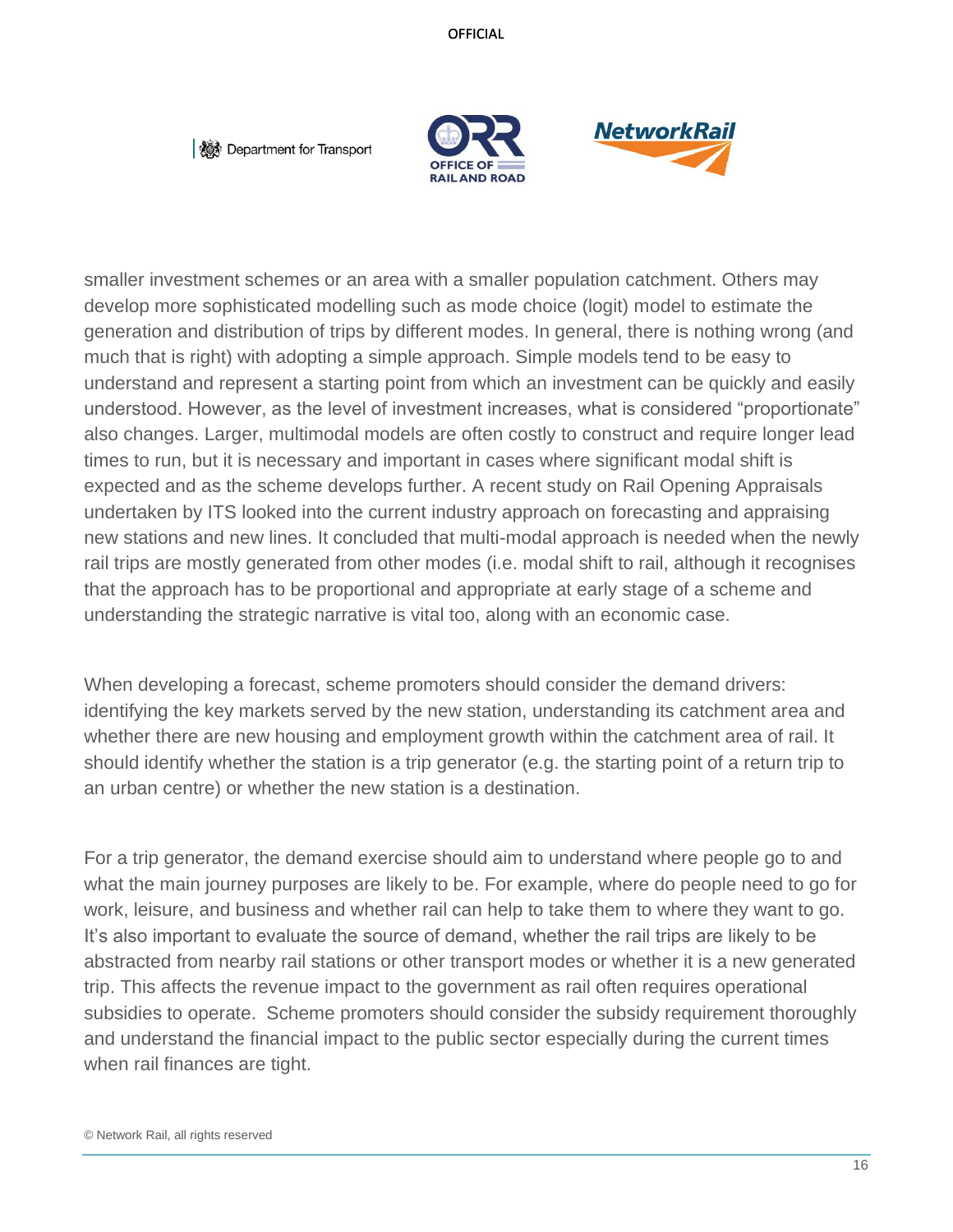



Station footfall is also affected by the supply side factors – the pull factors – including the level of service provision that can affect demand and the pricing policy. Promoters should consider how attractive the station is compared to other modes, and whether there are car parks to accommodate passengers who access the station by car. Other rail factors such as performance of the line, crowding level of services may also affect number of passengers who want to use rail at the new station.

#### <span id="page-16-0"></span>**A.09 Benefits quantification and new stations**

The economic case and value for money of serving a new train station is highly affected by its demand, operational costs and users and non-users benefits. For example, a new station on an existing line and served by existing passenger services making extra stop on the route, will tend to have much lower operational costs than a new station on a completely new branch line which is likely to require additional staff and rolling stock vehicles to operate. The economic case is also affected by whether existing passengers on the trains are going to be adversely affected by longer journey times due to stopping at additional stations. Furthermore, if the new stations are just purely "abstracting" passengers from nearby stations, then the net revenue generation to the rail industry is likely to be low irrespective of the socioeconomic gain of diverting passengers from one station to another.

This section illustrates the potential range of passenger numbers that is required to support the development of a new train station. It should be noted that it is a very high-level exercise that tries to show the range of potential rail demand that a scheme can support, based on theoretically, but practical, operational assumptions. It is indicative only and should be accompanied with a strong strategic narrative and clear understanding of how the scheme meets the objectives set out by the national and regional government. It should also recognise that a strong BCR is not always needed to support a case if it also has a strong strategic case A value of money category is needed only for illustration purposes – so the analysis can "reverse-engineer" what the demand of the new station may look like.

© Network Rail, all rights reserved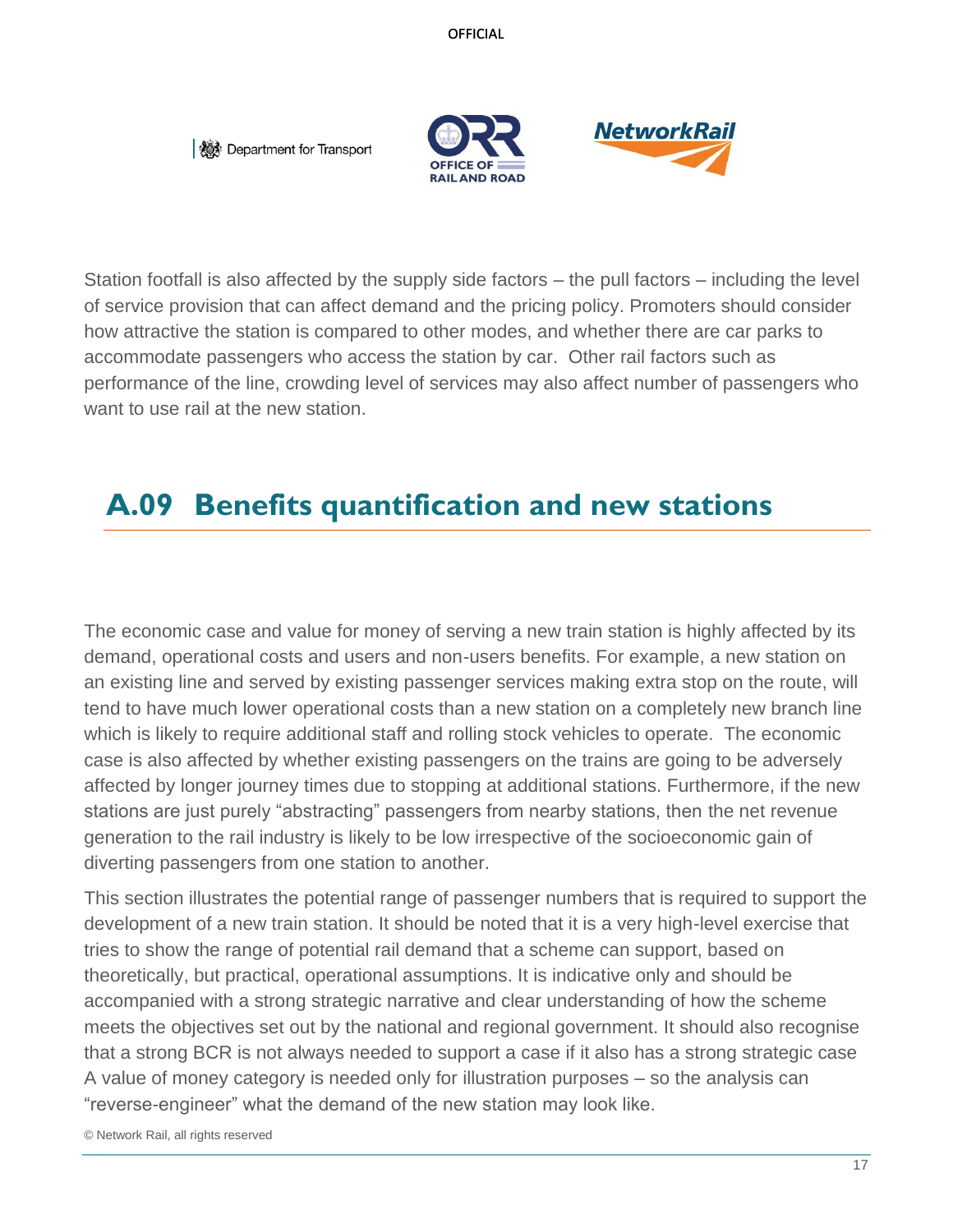Department for Transport





Three scenarios are developed to reflect how the new stations may be served, whether by existing passenger services or additional trains which can affect the operational cost significantly.

- Scenario 1 assumes the new train station is served by existing passenger services, by calling the services at an additional stop (i.e the new station). In this scenario, it assumes no additional train operational costs.
- Scenario 2 assumes two new train stations on a branch line, and the new stations are served by one train per hour.
- Scenario 3 assumes two new train stations on a branch line and the new stations are served by 2 trains per hour.

Figure 5 shows the level of demand required under each scenario in order to achieve at least a medium (or high value in scenario 1) value for money case. A medium value for money is when the benefit-cost ratio is 1.5, using the value for money category definition from DfT's Transport Appraisal Guidance. Information presented here is for reference only and further bespoke analysis and presentation of evidence and cases are needed for each individual scheme

| Scenario<br>#  | <b>Results</b>                                      | Estimated minimum annual<br>number of passengers per<br>station to get a Value for Money<br>case | <b>Value for Money</b><br>Rating |
|----------------|-----------------------------------------------------|--------------------------------------------------------------------------------------------------|----------------------------------|
| S <sub>1</sub> | 1 New station on existing network,<br>no train OPEX | 150.000                                                                                          | High                             |
| S <sub>2</sub> | 2 New stations, branch line (1tph)                  | 250,000                                                                                          | Medium                           |
| S3             | 2 New stations, branch line (2tph)                  | 400,000                                                                                          | Medium                           |

#### **Figure 5: Number of passengers by scenario**

© Network Rail, all rights reserved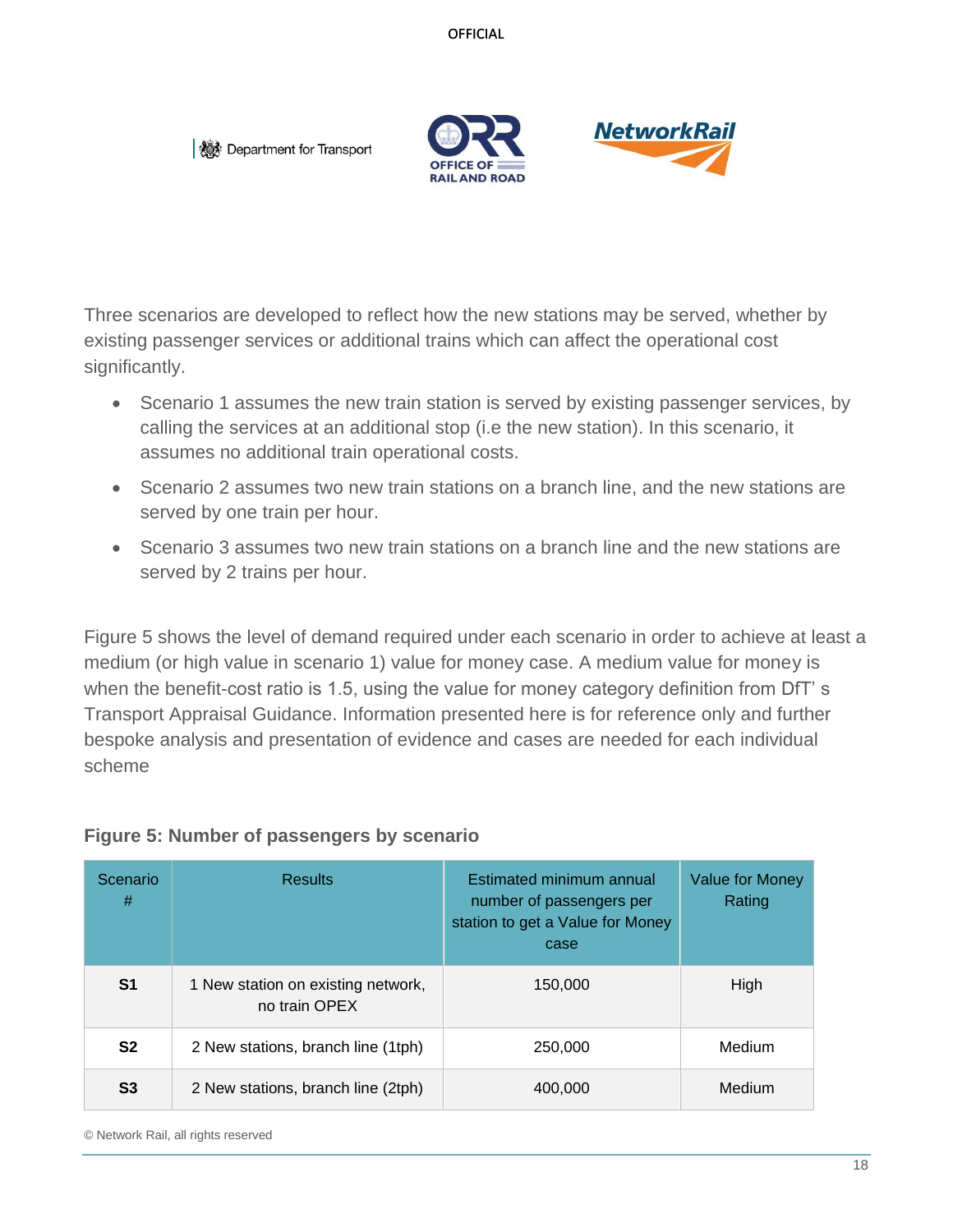Department for Transport





The high-level analysis shows that a typical new station on a branch line would require 150,000 to 400,000 passengers to provide at least a medium value for money case. Of course, station demand is highly sensitive to the assumptions being made including journey time improvement (switching from other transport mode to rail), and the number of abstracted rail journeys (from other stations). Fare per journey and operating costs are often specific to the route and areas, and likely to be different from the assumptions used here. The demand numbers presented here are therefore indicative only and can vary significantly between schemes. Appendix D presents the results of the high-level socio-economic appraisal for each scenario. It should be noted this is for reference only, and further advice on developing a business case should be sought.

When developing the case for a new station, one should consider the population catchment of the new station area. For example, what is the population within 5 km and 10 km of the new station? An area with higher population within 5 km of the new station is likely to support a stronger economic case than a station with low population within the 5 km of the station. However, in some cases connecting to a smaller settlement can be viable if the smaller settlement acts as a hub for a several other settlements, particularly in a rural area where other public transport options are not available.

Network Rail is developing a First & Last Mile project to allow promoters to consider how to connect potential passengers to stations, and take account in incorporating active travel, integrated bus services and appropriate provision for car parking. Further details will be provided in the future.

When developing a business case for a new station, once should consider all five cases including the strategic case and understands the case for change. Other key factors such as the financial case, management and commercial case should be considered too.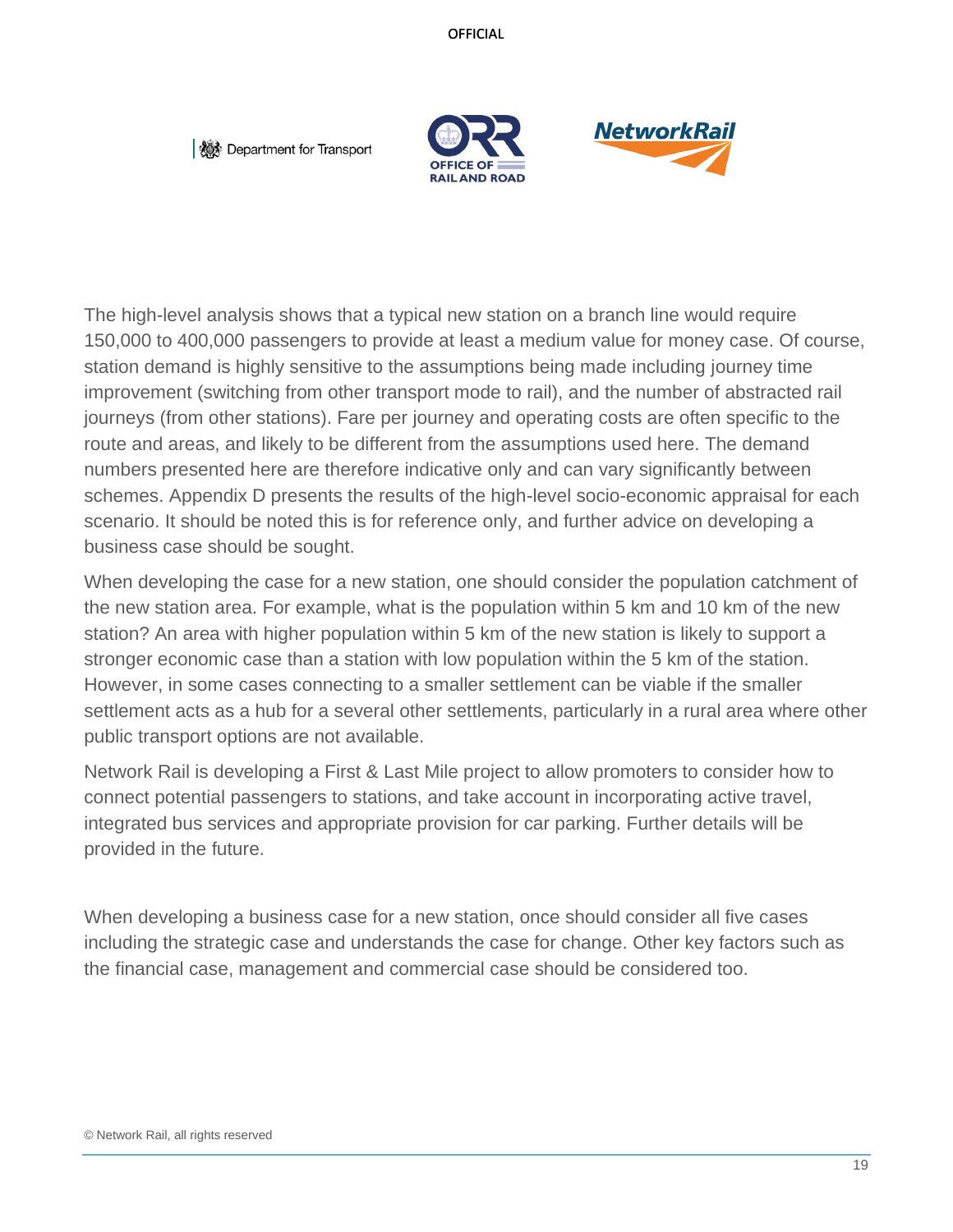



## <span id="page-19-0"></span>Part B: **A CASE STUDY**

#### <span id="page-19-1"></span>**B.01 Introduction**

A case study is introduced here to show how priority areas are identified through understanding the natural advantages of rail and economic and market conditions for rail to have a strong strategic and economic case.

Network Rail is helping England's Economic Heartland (EEH), a sub national transport body to demonstrate the role rail can play in taking forward the ambitions set out within their region's draft Transport Strategy. It identifies priority areas and corridors where rail connectivity can be improved.

#### <span id="page-19-2"></span>**B.02 Multiple Criteria Assessment**

Stakeholders have initially wanted to assess multiple locations in the region for connectivityrelated conditional outputs to be developed. An objective led and evidenced based approach is required to fairly select locations which are likely to have the biggest impact to passengers, communities and the economy. A multi-criteria analysis (MCA) is developed to narrow down the list of locations based on several agreed and quantifiable economic criteria. It is a decisionmaking tool that evaluates multiple (possibly conflicting) criteria as part of the decision-making process. It also helps to identify priority areas where rail is "right" mode for meeting the region's objectives and likely to have an economic case. The proposed criterion are:

| <b>Criterion</b>  | <b>Explanation</b>                                                                                                    |
|-------------------|-----------------------------------------------------------------------------------------------------------------------|
| <b>Population</b> | The larger the population of a location, the more<br>passengers that will benefit from a connectivity<br>improvement. |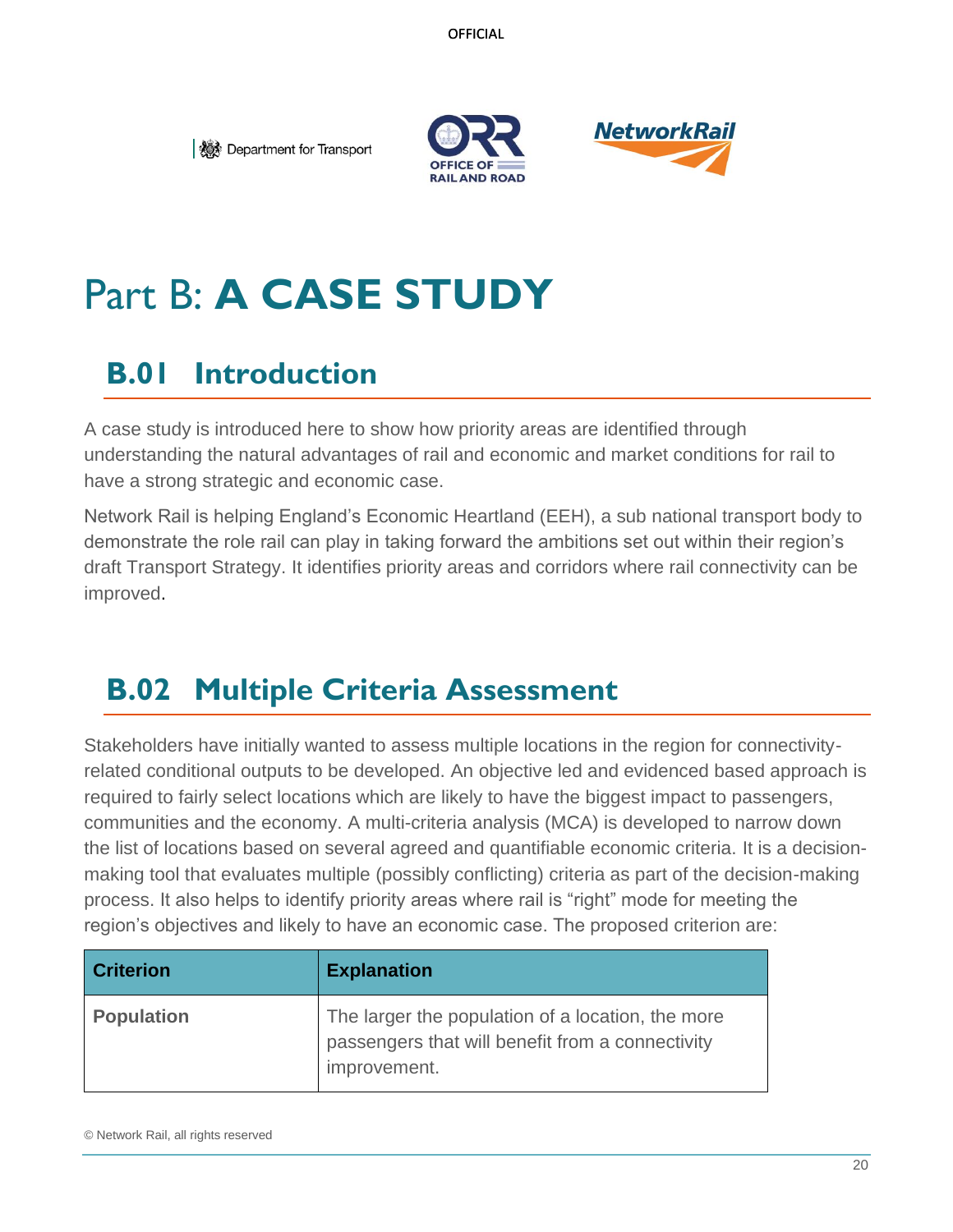





| 110 i                                                              |                                                                                                                                                                                                                                                                                                                                       |
|--------------------------------------------------------------------|---------------------------------------------------------------------------------------------------------------------------------------------------------------------------------------------------------------------------------------------------------------------------------------------------------------------------------------|
| <b>Employment Density</b>                                          | Network Rail's analysis has indicated that a<br>minimum level of employment density is required<br>before business rail travel starts to accelerate.<br>Before this employment density level, even if large<br>rail improvements are delivered, it will not<br>significantly increase the number of business<br>travellers.           |
| <b>GVA per Job</b>                                                 | The productivity of workers will affect how much the<br>economy will 'level up' post a rail connectivity<br>intervention.                                                                                                                                                                                                             |
| <b>Rail Service</b><br><b>Opportunity</b>                          | This criterion examines how the current Generalised<br>Journey Times (GJTs) to other regional locations<br>compare to the expected GJT for the size of the<br>location against the national average.<br>The expected GJT is determined by the observed<br>average GJT of similar sized employment centres<br>from across the country. |
| <b>Market Opportunity (to</b><br>abstract from Car modal<br>share) | This criterion looks at whether there is a big travel<br>market and the rail modal share.                                                                                                                                                                                                                                             |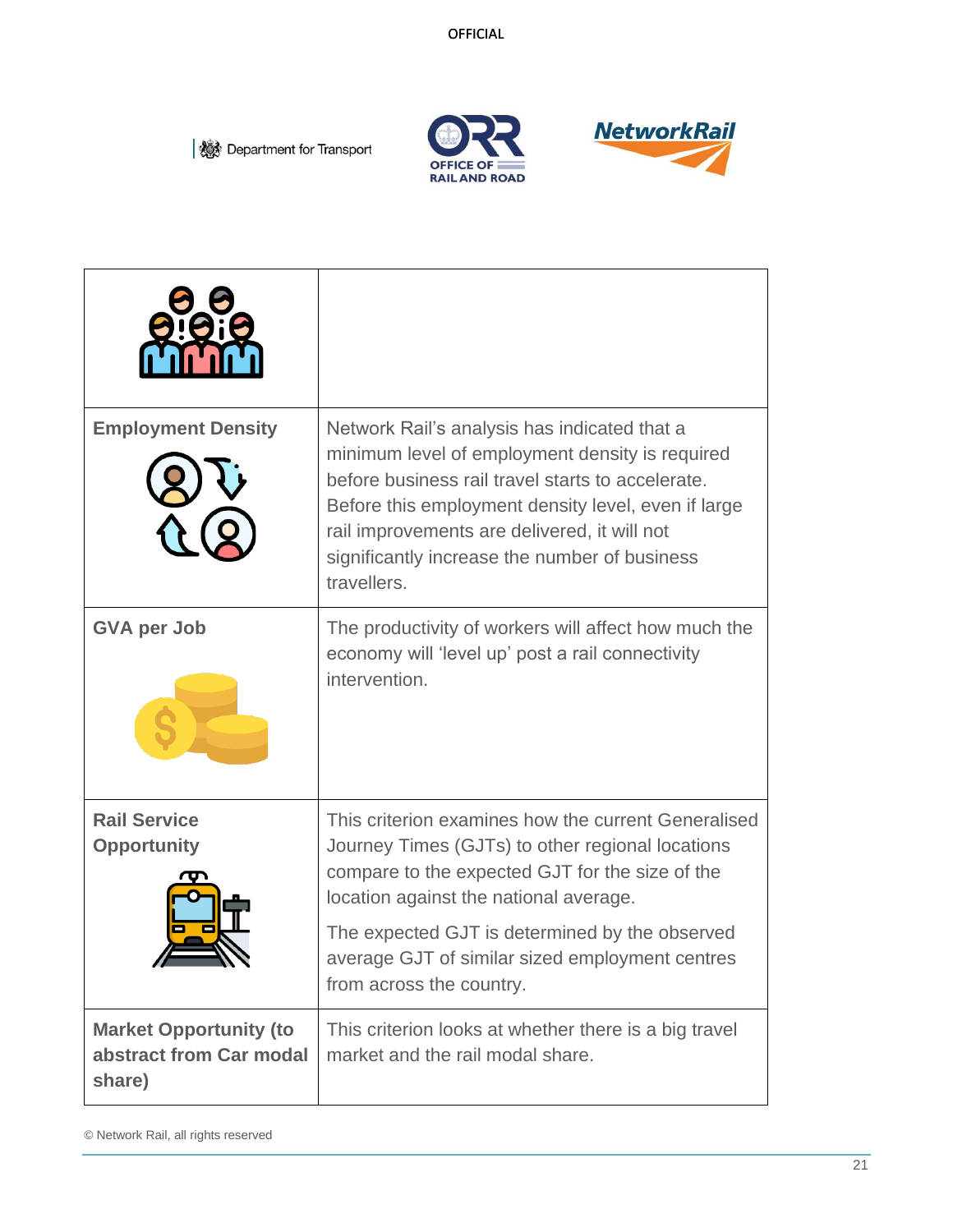



| If a location has a large market but a low rail modal |
|-------------------------------------------------------|
| share this represents an opportunity for rail to      |
| abstract passengers from road. Conversely small       |
| markets with low rail modal share are unlikely to see |
| large increases in rail patronage with improvements   |
| to the rail service and therefore receive a lower     |
| score.                                                |
|                                                       |

In terms of scoring, each location is scored between 1 and 5 for each criterion, with 5 being the highest score.

## <span id="page-21-0"></span>**B.03 Criteria 1: Population**

The population scoring has been tailored to the size of locations across the UK. Locations with higher populations are scored higher with mainly cities receiving a score of 5.

| <b>Score</b>   | <b>Score details</b> | Data used to represent the current<br>state                       |
|----------------|----------------------|-------------------------------------------------------------------|
|                | $<$ 50,000           | <b>ONS Population Estimates for local</b><br>authorities mid-2019 |
| $\overline{2}$ | 50,001-150,000       |                                                                   |
| 3              | 150,001-300,000      |                                                                   |
| 4              | 300,001-450,000      |                                                                   |
| 5              | >450,000             |                                                                   |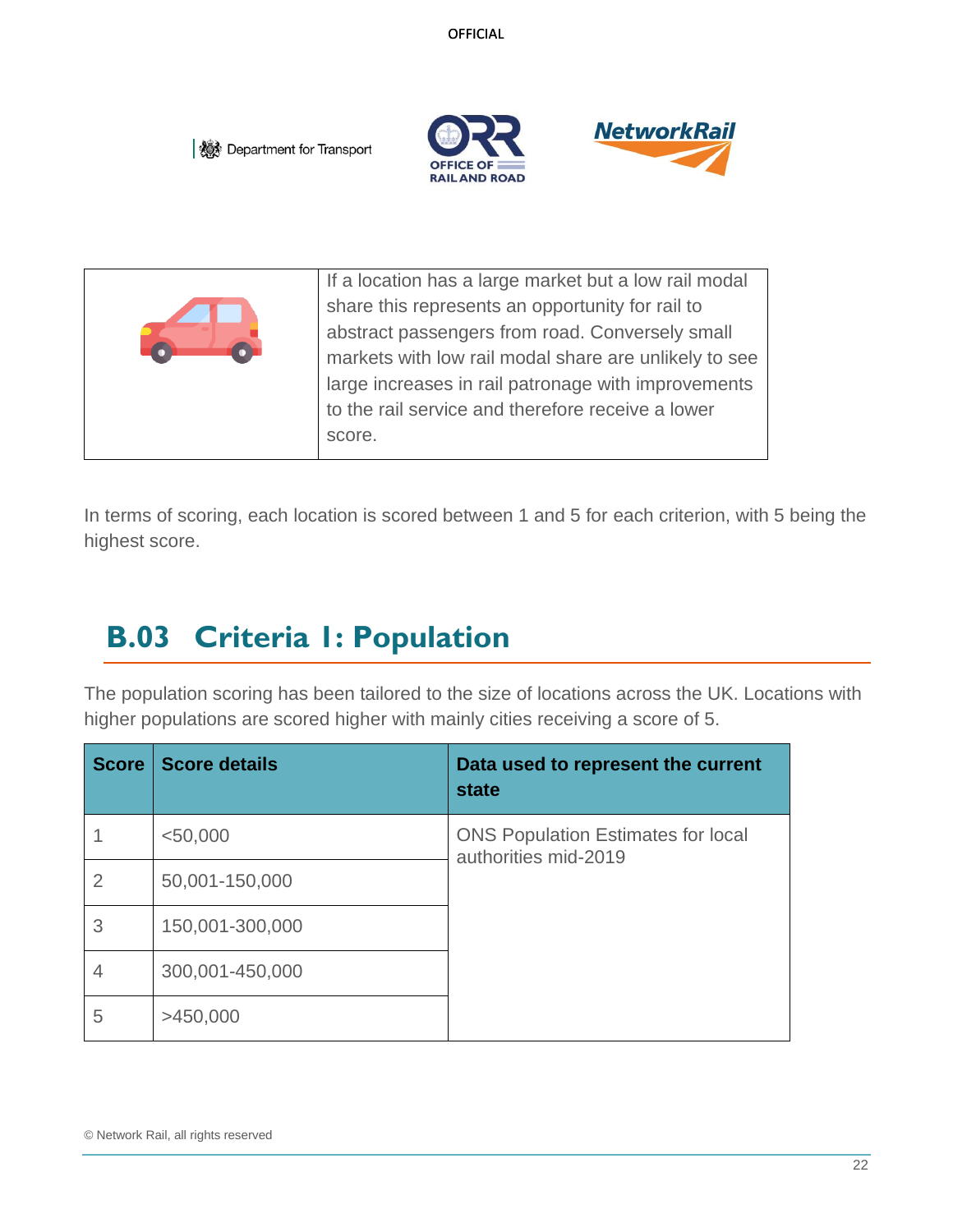



#### <span id="page-22-0"></span>**B.04 Criteria 2: Employment density**

This scoring is based on a national employment density analysis on UK cities undertaken by Network Rail's Economic Analysis Team. It showed a correlation across cities that once a location reaches 50 workers per hectare rail business travel increased sharply.

| <b>Score</b> | <b>Score details</b>        | Data used to represent the current<br>state                                                  |
|--------------|-----------------------------|----------------------------------------------------------------------------------------------|
|              | <25 workers per hectare     | 2018 Business Register and                                                                   |
|              | 25-50 workers per hectare   | Employment Survey: open access,<br>using the MSOA data where the train<br>station is located |
| 3            | 50-100 workers per hectare  |                                                                                              |
|              | 150-200 workers per hectare |                                                                                              |
| 5            | >200 workers per hectare    |                                                                                              |

#### <span id="page-22-1"></span>**B.05 Criteria 3: GVA per head**

The GVA scoring has aligned to the GVAs per head of local authorities from across the country. Generally, the data shows that locations in the South have a higher GVA than locations in the North. Higher GVA areas score higher under this criterion because they are able to generate higher economic returns (e.g. tax revenue and increase in economic output) for the country given an improvement to the transport network.

| Score   Score details | Data used to represent the current<br>state |
|-----------------------|---------------------------------------------|
| $<$ £40,000           |                                             |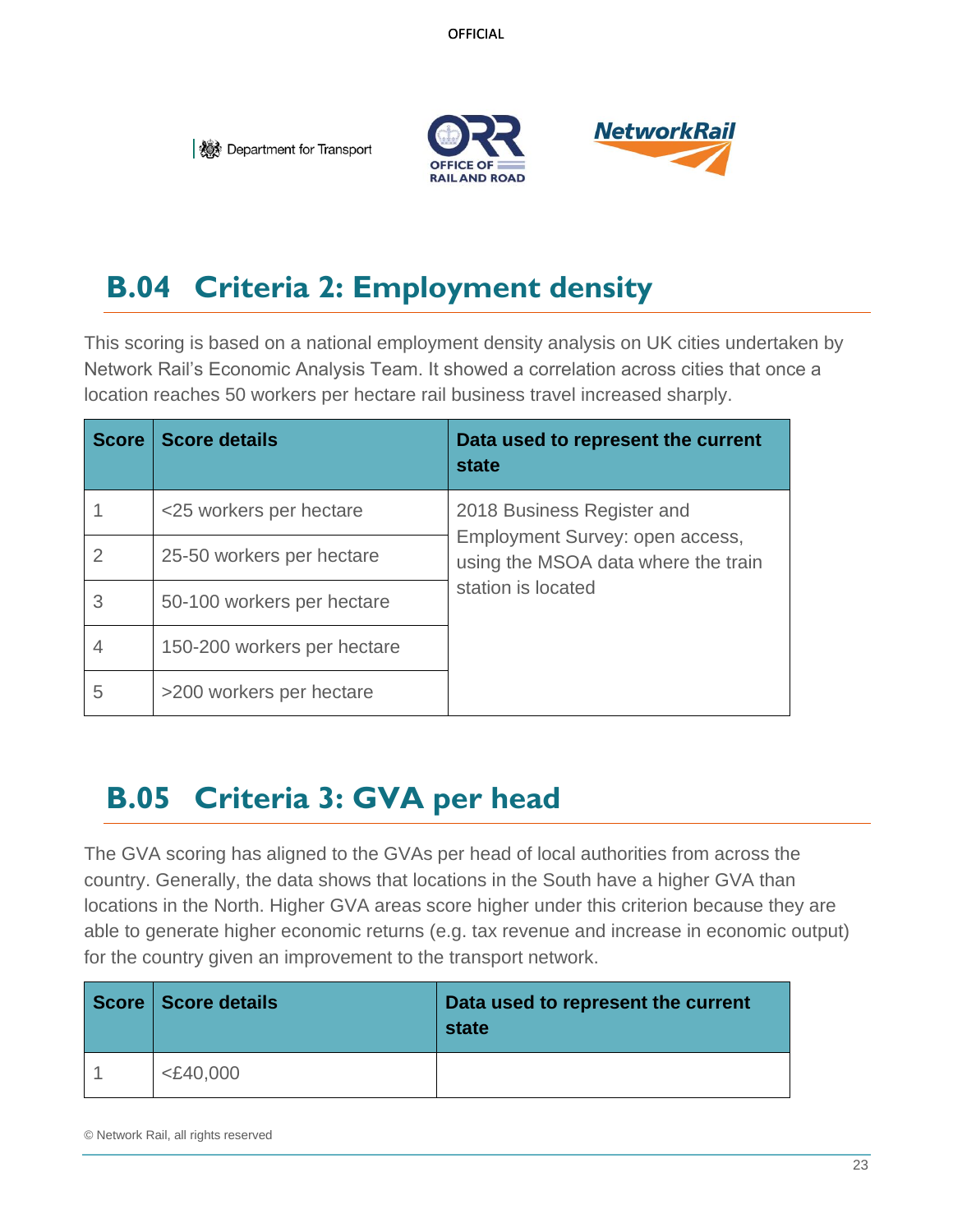**RAIL AND ROAD** 



**I** *‱* **Department for Transport** 

|   | £40,001-50,000 | <b>Office for National Statistics 2018</b>                                      |
|---|----------------|---------------------------------------------------------------------------------|
|   | £50,001-55,000 | Regional gross value added (balanced)<br>by industry (£m) divided by 2018 Total |
|   | £55,001-60,000 | Jobs (ONS Jobs Density)                                                         |
| 5 | >£60,000       |                                                                                 |

## <span id="page-23-0"></span>**B.06 Criteria 4: Rail Service Opportunity**

All flows across the UK were examined for this exercise to examine the average rail GJT between locations of a certain size (employment) and distance. The GJT from each key location to the other EEH locations were examined and compared to the expected GJT (the average GJT between locations of a similar job market size based on national UK rail data). If the actual GJTs to EEH locations were higher than the expected GJT this demonstrates that the rail service in underperforming compared to similar locations in the UK, and therefore it scores highly with a score 4 or 5 depending on how far away the actual GJT is versus the expected GJT. Conversely is the actual GJT is lower than the expected GJT it shows that the rail service is over performing compared to the national average and therefore scores poorly.

| <b>Score</b> | <b>Score details</b> | Data used to represent the current<br>state                                         |
|--------------|----------------------|-------------------------------------------------------------------------------------|
|              | $< -40\%$            | NR National GJT Analysis examining for                                              |
|              | $-10$ to $-40\%$     | all flows the total jobs for both the origin<br>and destination and the GJT between |
| 3            | $-10$ to $+10\%$     | them.                                                                               |
|              | $+10$ to $+40%$      |                                                                                     |

© Network Rail, all rights reserved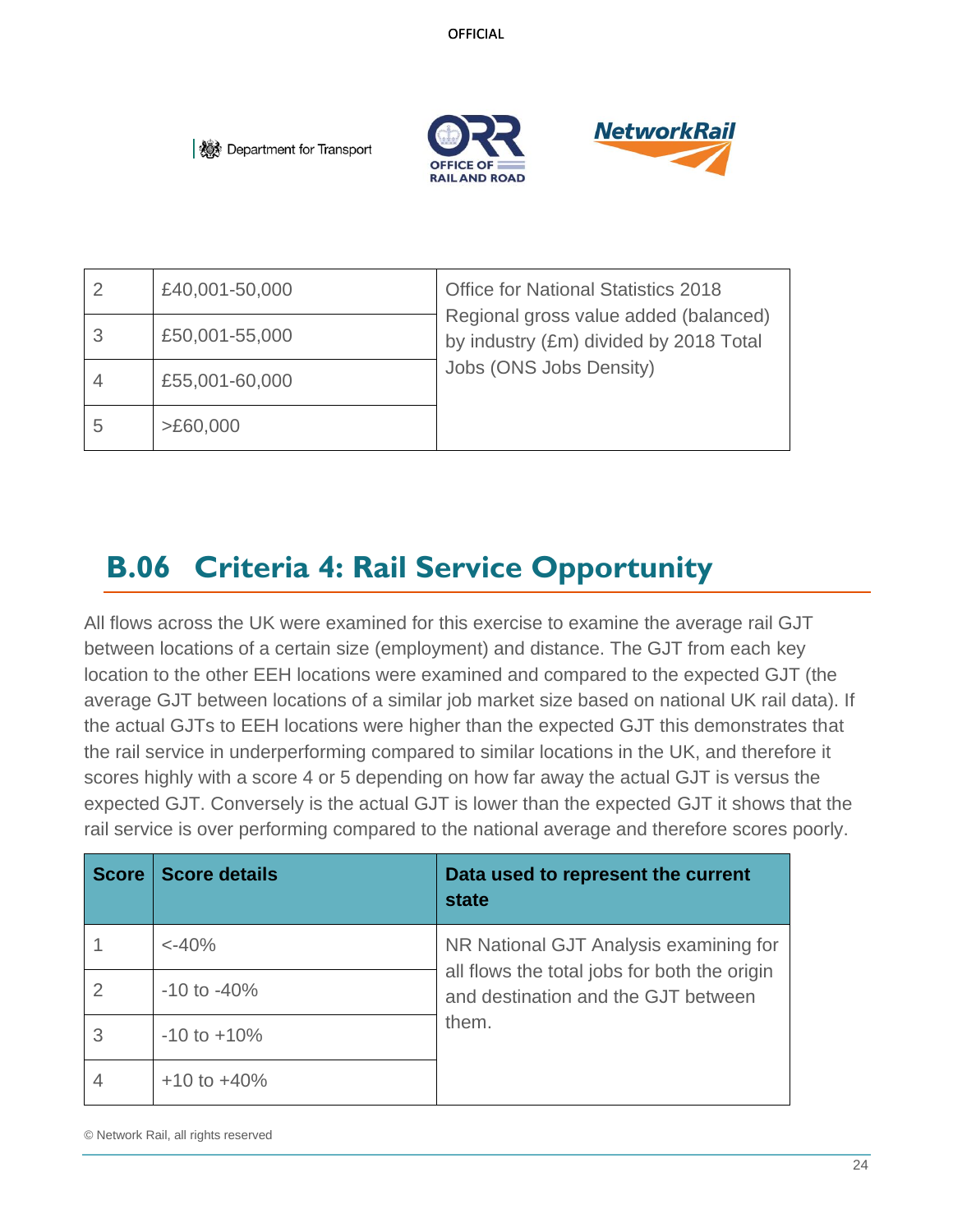



5 >40%

#### <span id="page-24-0"></span>**B.07 Criteria 5: Market Opportunity**

The market opportunity criterion takes into consideration two factors: the size of the market and the rail modal share. The size of the rail market for this analysis is determined by totalling the business user demand per day to other locations. The second factor considered is the rail modal share; this is the percentage of rail business users out of all journeys made between the EEH locations.

Examples of the scores are;

|              | Rail Modal Share by Business Journeys per day to defined<br>regional centres |           |             |           |
|--------------|------------------------------------------------------------------------------|-----------|-------------|-----------|
| <b>Score</b> | < 750                                                                        | 751-2,000 | 2,001-5,000 | >5,001    |
|              | $>2\%$                                                                       | $>4\%$    | $>5\%$      | $>20\%$   |
|              | <2%                                                                          | $2 - 4%$  | $3 - 5%$    | $8 - 12%$ |
| 3            |                                                                              | <2%       | $2 - 3%$    | $5 - 8%$  |
| 4            |                                                                              |           | <2%         | $2 - 5%$  |
| 5            |                                                                              |           |             | $2\%$     |

#### <span id="page-24-1"></span>**B.08 Next steps**

© Network Rail, all rights reserved 15 places in the regions have been selected based on meeting the "economic and market" criteria. Analysis is then undertaken to estimate the monetary value of improving connectivity by 10 % (measured by generalised journey time) between these regional centres by assessing the socio-economic, environmental and wider economic impact on commuters, business and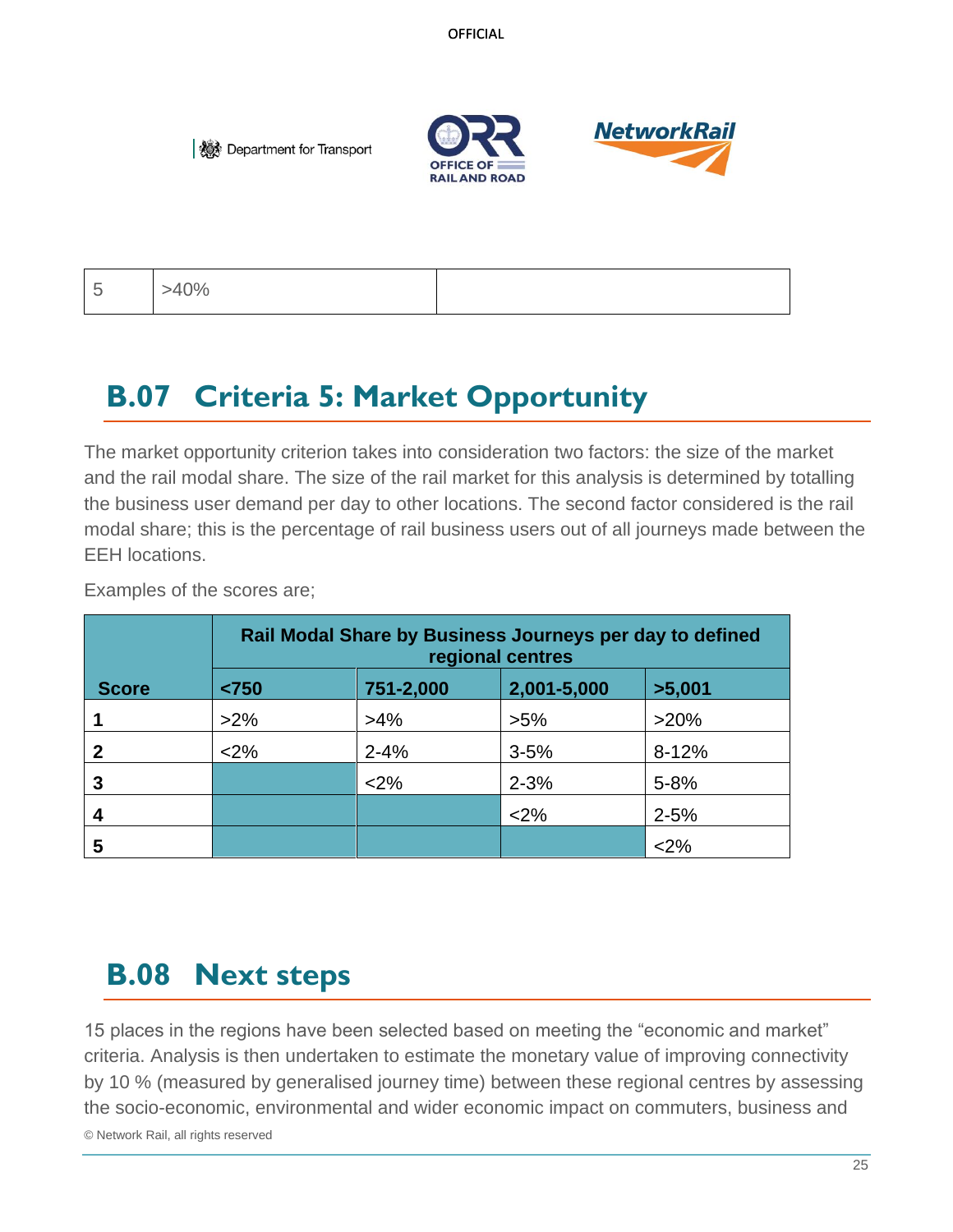



leisure users. This helps to identify and rank places that are likely to yield highest economic and environmental impact and achieving a value for money business case should the aspirations be developed further.

This is then further developed by identifying places where there are opportunities for rail connectivity to be improved and packages of rail aspirations will be developed, subject to further feasibility assessment, value for money and affordability.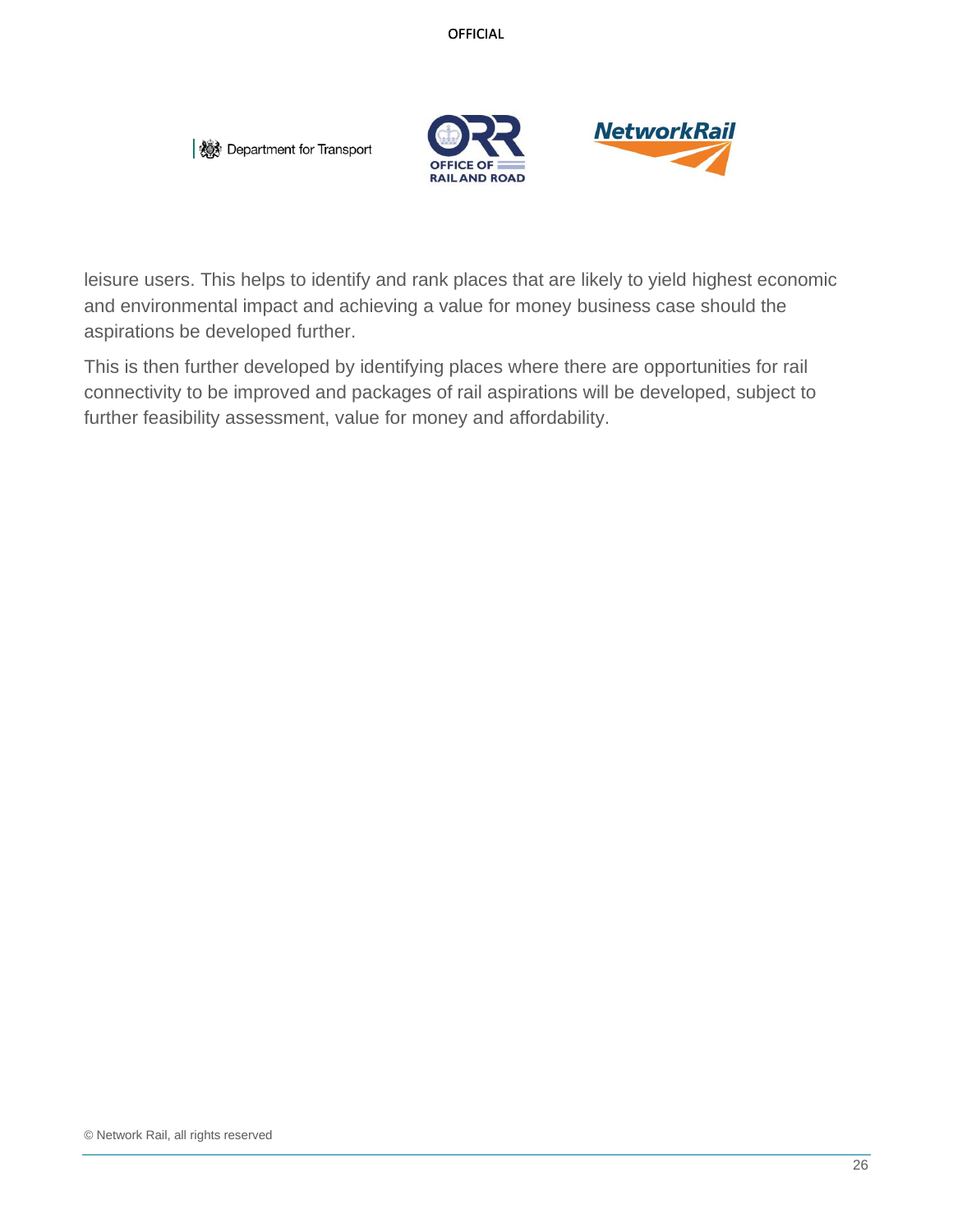



## <span id="page-26-0"></span>Part C: **APPENDIX**

#### <span id="page-26-1"></span>**C.01 Willingness to travel by journey purpose**

As an example, figure A shows an analysis of rail decay functions by journey purpose, it is clear to see how steep the decay function is for commuting compared with business and leisure. A steep decay curve for commuting suggests when journey time is low, a large proportion of people are willing to commute by rail. As journey time increases, a smaller number of people are willing to commute by rail. It falls very sharply when the generalised journey time is above 50 minutes or so.



#### Figure A: Decay curves - Willingness to travel by journey purpose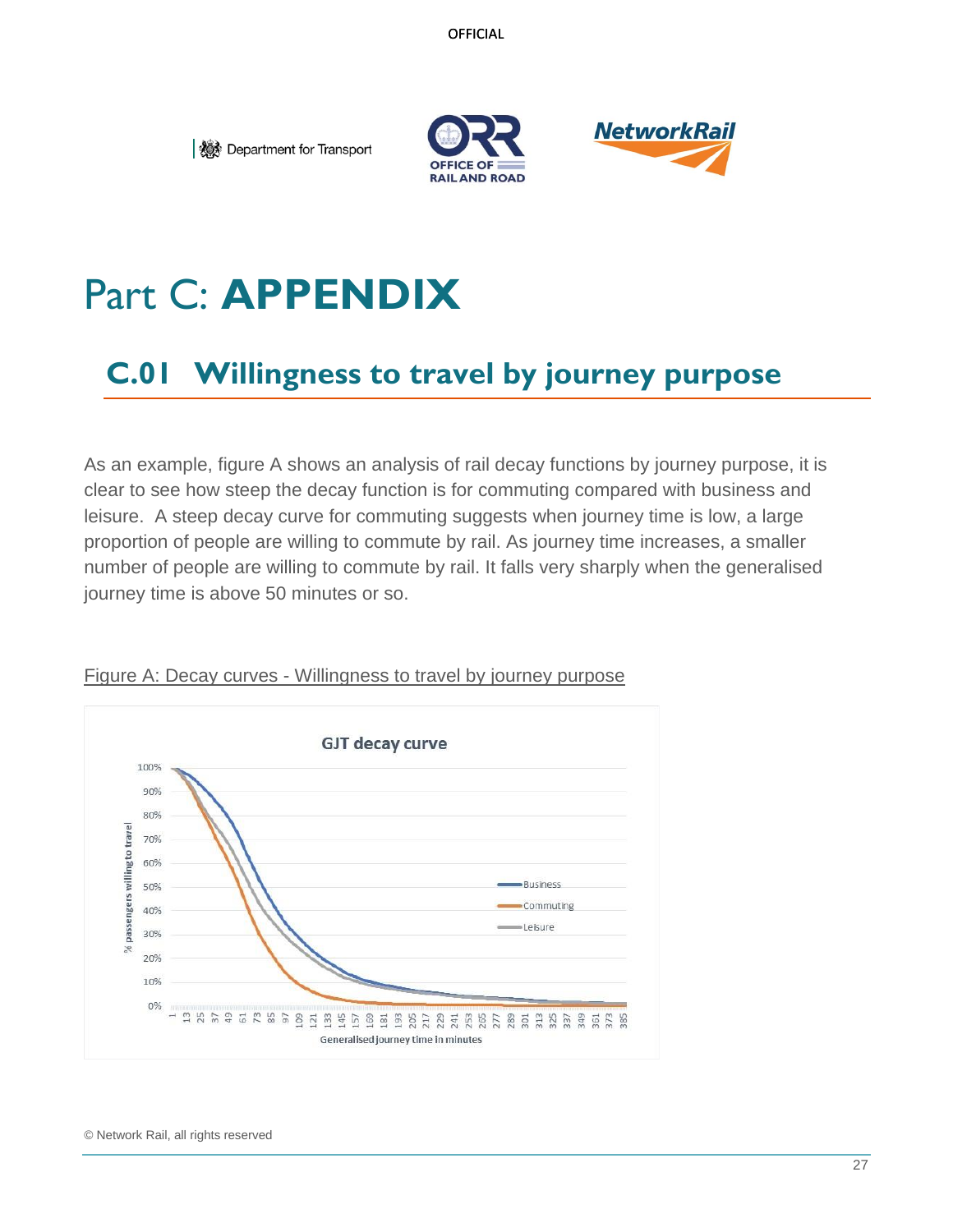



Business to business connectivity can be measured in terms of "effective density" which is a function of how well connected a place is and the size of businesses (e.g. number of employees in an area). The better connected a place is, the higher the effective density it has. Connecting to a large employment centre also increases its effective density.

#### <span id="page-27-0"></span>**C.02 Checklist for prioritising rail aspirations**

Most of the questions below should be considered, at high level, in the early stage of strategic planning:

#### **Policy Objectives**

- ❑ Do the aspirations meet the objectives of the funders and government policy? Are they aligned with their priorities?
- ❑ How likely is it for the aspirations to be developed further and be funded?

#### **Economy**

- ❑ Are economic activities and business interactions already happening at places where services are intended to serve? Is there a sizable transport market (of all modes)?
- ❑ Does increasing services to the aspirational level improve national and regional economic productivity?
- ❑ Does increasing services to the aspirational level help to improve employment density and support structural changes in employment?

#### **Transport Market & Network Considerations**

- ❑ Does the intended market characteristics match rail's natural strengths? Will the market be better served by other modes?
- $\Box$  Is the aspirational connectivity improvement sufficient to trigger a modal shift to rail from other modes?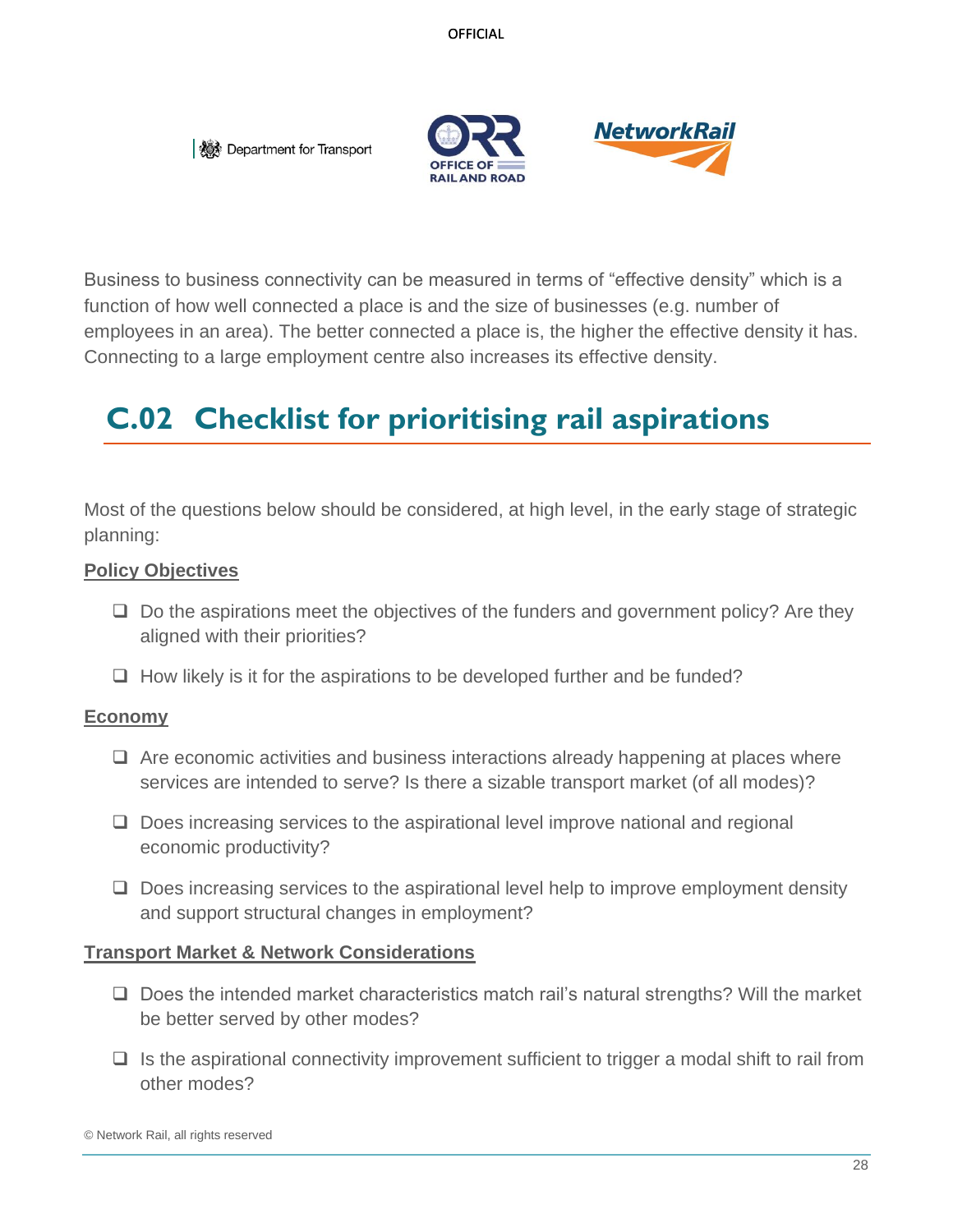



- $\Box$  Is there any evidence to suggest the current transport and rail markets are "suppressed"?
- ❑ Do the aspirational service levels make use of existing/future planned infrastructure?

## <span id="page-28-0"></span>**C.03 Appraisal summary**

This section shows the appraisal summary table for the number of passengers assessment presented in the section A09, for each scenario (scenario 1 to 3).

Key assumptions included the scenarios are:

- Capital expenditure A new 2 platform station with no land acquisition costs
- Operating cost For scenario 1, no additional train operating cost is required (e.g. new rolling stock or extra train mileage), only include additional station operational costs for an unmanned station. If a new or extended rail service is required to serve the new station this will have a profound impact on the new station business case.
- The average journey time benefit to each new passenger is assumed to be10 minutes.
- 60-year Transport Appraisal Guidance compliant appraisal, with opening year set to 2028
- Disruption or longer journey time to existing passengers has not been modelled as it entirely depends on the number of passengers passing through the area which can vary widely across the country.
- 15% of the new station revenue is assumed to be abstracted from existing stations/other modes (and therefore is not considered new revenue to the railway in the appraisal)
- Once the station is open, it is assumed the background rail demand growth to be one percent per year.
- Optimism bias of 66% is assumed to the capital expenditure.

Figure B shows the present value of cost and benefits (in 2010 prices) for each scenario.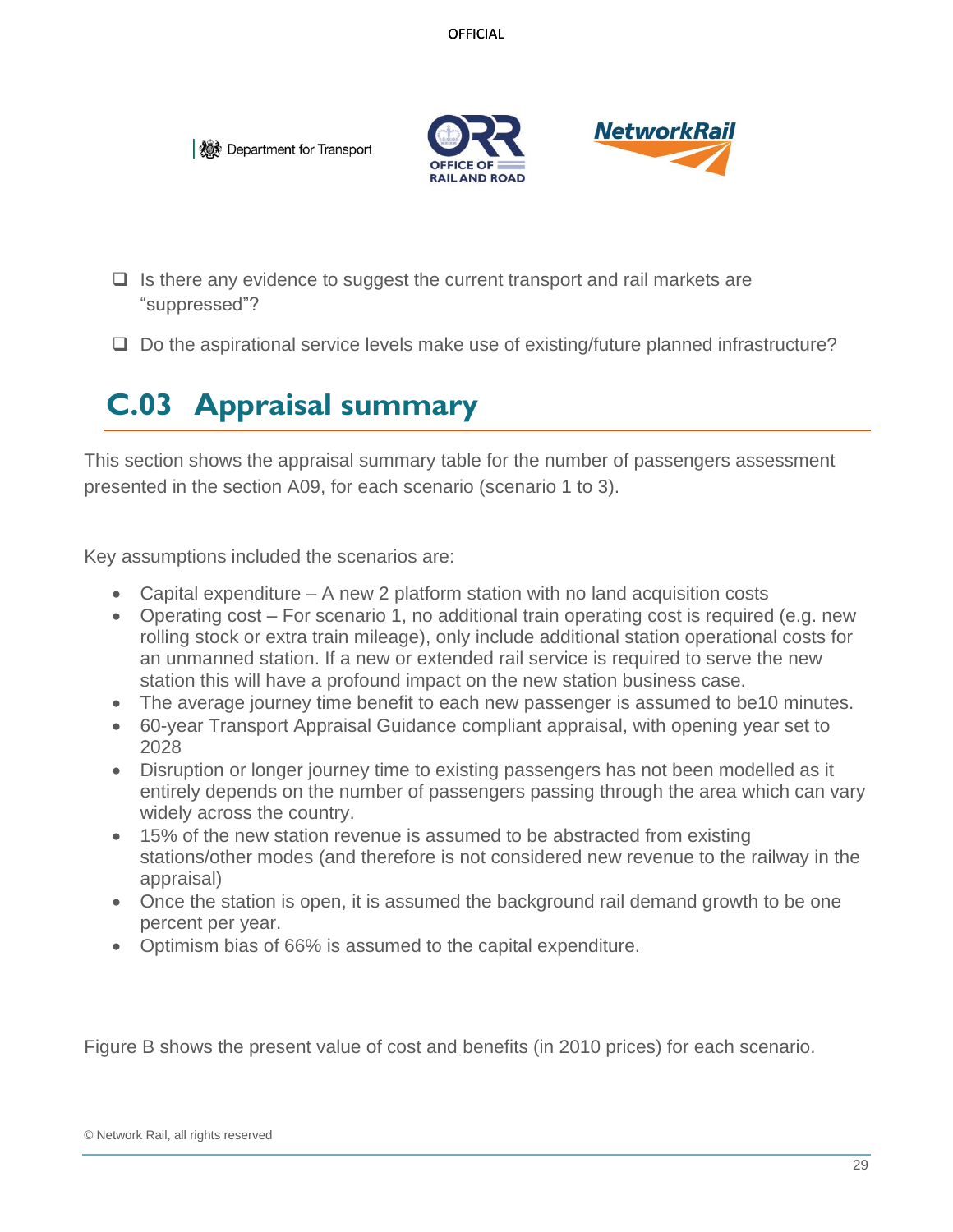**OFFICE OF RAIL AND ROAD** 



Department for Transport

#### **Figure B: Appraisal summary**

| Results of socio-economic appraisal                                             | S <sub>1</sub> | S <sub>2</sub>          | S <sub>3</sub> |  |
|---------------------------------------------------------------------------------|----------------|-------------------------|----------------|--|
|                                                                                 |                | [£m PV,<br>2010 prices] |                |  |
| Net benefits to consumers and private<br>sector (plus tax impacts)              |                |                         |                |  |
| Rail user journey time benefits                                                 | 4.11           | 14.77                   | 23.04          |  |
| Non user benefits - road decongestion                                           | 1.22           | 4.37                    | 6.81           |  |
| Non user benefits - noise, air quality,<br>greenhouse gases & accident benefits | 0.21           | 0.76                    | 1.19           |  |
| Rail user and non user disruption<br>disbenefits during possessions             | $-0.78$        | $-1.56$                 | $-1.56$        |  |
| Indirect taxation impact on government                                          | $-1.65$        | $-10.34$                | $-16.12$       |  |
| sub-total (a)                                                                   | 3.11           | 8.01                    | 13.36          |  |
| <b>Costs to government (broad transport</b><br>budget)                          |                |                         |                |  |
| Initial capital costs                                                           | 10.22          | 20.44                   | 20.44          |  |
| Non user benefits - road infrastructure<br>cost changes                         | $-0.01$        | $-0.02$                 | $-0.04$        |  |
| Revenue transfer*                                                               | $-10.23$       | $-65.32$                | $-101.87$      |  |
| NR operating costs and TOC operating<br>costs transfer**                        | 1.58           | 50.26                   | 90.36          |  |
| sub-total (b)                                                                   | 1.56           | 5.35                    | 8.89           |  |
|                                                                                 |                |                         |                |  |
| <b>Net Present Value (NPV)</b><br>$(a-b)$                                       | 1.55           | 2.66                    | 4.47           |  |
| <b>Benefit Cost Ratio to Government</b><br>(BCR)<br>(a/b)                       | 2.00           | 1.50                    | 1.50           |  |

\*Total revenue benefits = revenue benefits to private sector + revenue transfer to government (d)